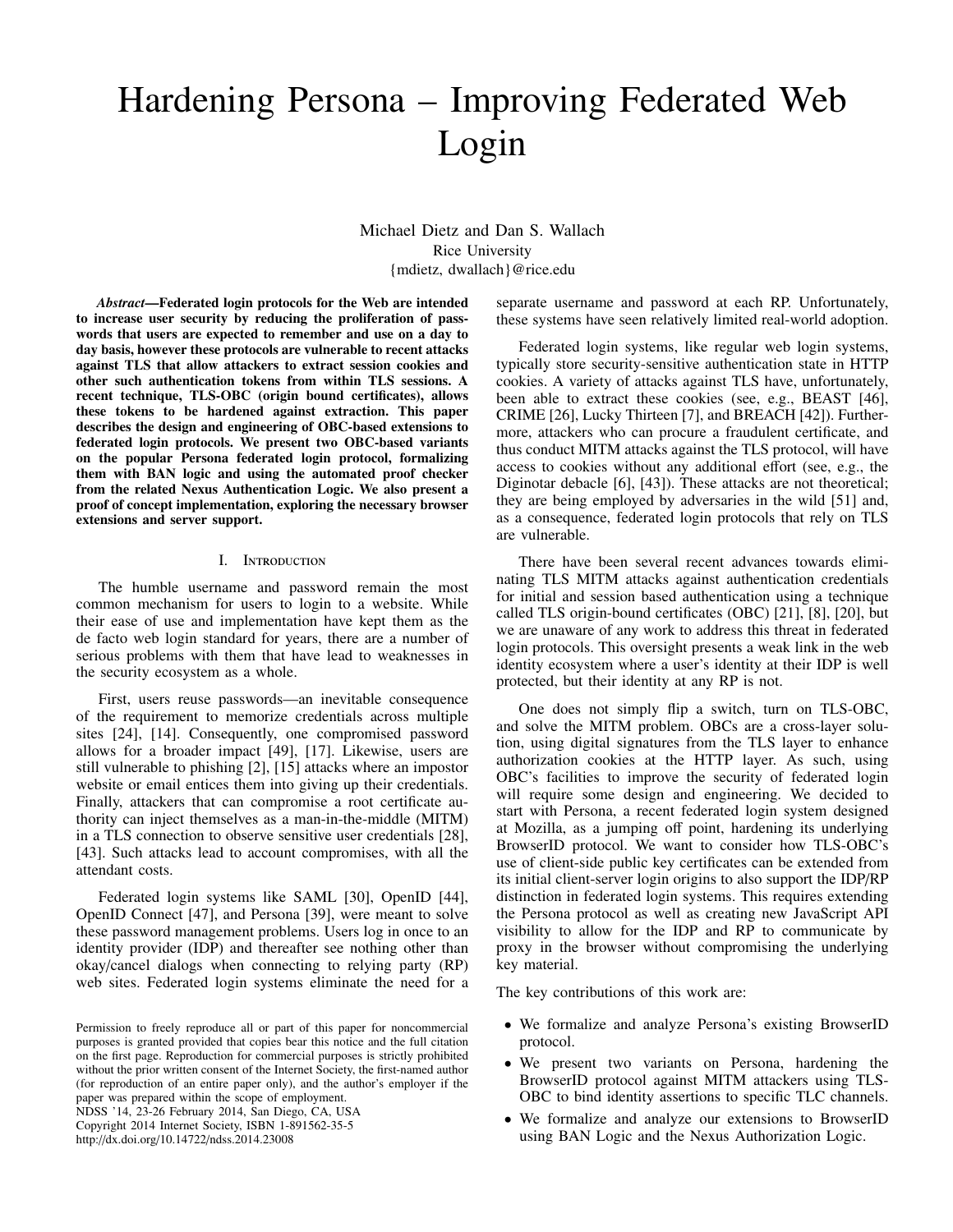- We use the Nexus mechanized proof checker to verify our proofs.
- We discuss a proof of concept implementation of one of our Persona variants.
- We give some insight into how this work can be used to harden other existing federation protocols and discuss potential directions for future work.

## II. BACKGROUND

In traditional Unix clusters, the problems surrounding user authentication were simple. As user need merely present their username and password credentials to the local machine, which might then fetch hashed passwords and related credentials from a trusted directory service. When a user from one machine needed to get a resource from another, such as a file from an NFS file server, the local machine was trusted to enforce the access control rules. Obviously, this can't work in an environment when computers might be untrusted.

Kerberos [53] and related systems like Windows Active Directory approached this problem by having a user to authenticate to a central authority, allowing this central authority to *speak for* the user's identity to other services within the network, and giving the user's computer suitable credentials to access only the resources to which the user is authorized. Kerberos is an effective solution for access to services with dedicated applications and within a single intranet, but it was designed well before the web and was never meant to support Internet-scale authentication and authorization.

On the web, the problem of federated login, also sometimes called digital identity management, must necessarily scale to handle large numbers of users, and cannot assume any centrally trusted servers. Consequently, a variety of protocols have been developed that have the necessary scalability and that integrate cleanly with web browsers and servers (e.g., SAML [30], OpenID [44], OAuth [23], OAuth2 [31], and OpenID Connect [47]).

Terminology. Each of these protocols shares a common language for discussing the actors that take an active role during a run of the protocol. We assume that there are many *users* that wish to authenticate to an *identity provider* (IDP). The user and IDP are assumed to have apriori agreed upon a set of authentication credentials that the user will need to present in order to authenticate with their IDP. As we'll be focusing on federated login for the web, we assume that each user is using a browser, or user-agent, to communicate with their IDP.

After IDP authentication, users can then authenticate themselves to a *relying party* (RP). Relying parties are websites that wish to learn the user's identity, to create a local account for the user or to authenticate them on a returning visit, all without establishing another new username and password for the user to remember. In these systems, the RP must necessarily trust the IDP to vouch for a user's identity.

The message sent from an IDP to RP that establishes the user's identity is called an *identity assertion*. OAuth and OpenID Connect take this a step further and allow users to *delegate rights* from the IDP to the RP. For example, a user might grant access to their online calendar to a third-party service. All the user sees is an okay/cancel dialog, and the RP is given a credential that allows it access to the user's account on the IDP. In this paper, we're only concerned with third-party login, not with rights delegation, although our techniques could apply to both cases.

#### *A. Persona*

Mozilla's Persona [40], [1] is a successor to many existing federated login protocols. Persona's design goals are:

- Eliminate site-specific passwords.
- Use asymmetric key cryptography to link identity assertions to a private key controlled by a user's browser.
- Prevent the IDP from tracking the user's logins at RPs (i.e., while an IDP can potentially impersonate a user, it cannot simply record every site the user visits).
- Allow for simple implementation and deployment to the user's browser and RPs.



Fig. 1: Persona Login Flow.

Persona login flow. When a user wishes to login with Persona they must first login to their IDP as shown in step 1 of Figure 1. If this is the first login on a new device, the user's browser then generates a new *device key-pair* and transmits the public key to the IDP in step 2. The IDP then generates a signed identity certificate, linking the user's email address to the device key, then sends it to the browser for storage in step 3. The device key and identity certificate are good for twenty-four hours and can be reused with multiple RPs within that validity period.

When the user wishes to login to an RP that supports Persona, the user's browser generates a user certificate: a signature with the device key over the web origin of the RP. This RP-specific user certificate and the identity certificate are then transmitted to the RP for verification in step 4. User certificates have a validity period of five minutes or less, and as such are only used for initial login. Finally, the RP verifies the user certificate and identity certificate and, if everything checks out, issues a traditional session cookie to the user's browser in step 5.

Note that the same identity certificate is used for all RP interactions over the next 24 hours without any other interaction with the IDP whatsoever. This places less load on the IDP and ensures that it learns nothing of the specific RPs who rely on it. The only RP-IDP interaction necessary is for the RP to learn the IDP's public key, used to sign the identity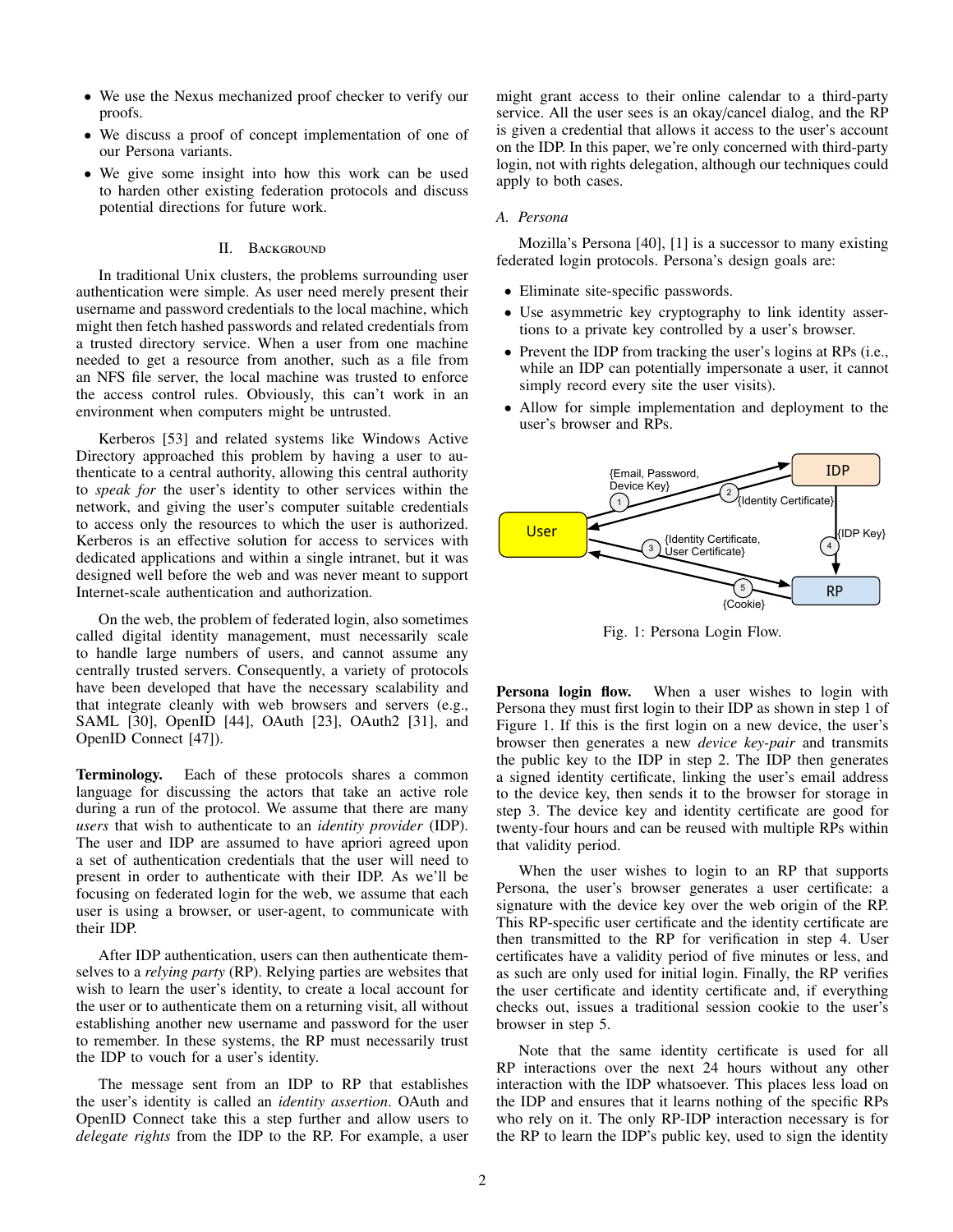certificates. (We note that colluding RPs would observe the same identity certificate if the same user connects to both within the same 24 hour period. This could allow RPs to do some tracking of their own.)

The current implementation of Persona is implemented as a JavaScript shim that performs the device key generation and user certificate generation within the browser. At some point in the future, it is assumed that this functionality will be provided by the browser runtime or a browser extension rather than a JavaScript library.

## *B. TLS man-in-the-middle attacks*

Persona improves upon existing federated login protocols in its ability to resist user tracking by the IDP. The binding of identity assertions to the user's device key also improves Persona's resistance to attacks that might try to impersonate the user. Unfortunately, Persona relies heavily on the protection of TLS in the initial establishment of the user's device key and to prevent attackers from stealing and reusing identity assertions.

It's commonly assumed that any communication through a TLS channel is safe from leaking information to an adversary. However, recent attacks [43], [6], [32] against the TLS certificate authorities, that serve as the root of trust for TLS authentication, have given adversaries a man-inthe-middle (MITM) attack, presenting a forged TLS server certificate to their victim while simultaneously establishing a connection to the server. More recent work [46], [26], [7], [42] has shown that an attacker doesn't even need a forged TLS certificate to extract sensitive data flowing over a TLS channel. These attacks exploit the compression and padding within TLS (or HTTP), using the server as an oracle to reveal specific values (e.g., authentication cookies/tokens). Once extracted, an attacker can then connect to the server as if it were the returning user.

Origin bound certificates (OBCs) counter these attacks by having the browser generate asymmetric key pairs for every web origin, established during the initial handshake between a new browser client and a server. Even if an attacker could extract the session cookies, the attacker could not forge the client's cryptographic authentication. The server will reject cookies that come over a channel without this authentication. As such, oracle attacks against TLS-OBC have no value for an attacker; they may still learn a cookie value, but they can't use it. Even MITM attacks against TLS-OBC fail, because the attacker cannot impersonate the client's OBC certificate. (Securing the initial login phase against an active adversary is an additional challenge, discussed in Czeskis *et al.* [20].)

In contrast to the reliance of Persona and OAuth2 on TLS to provide security, the OAuth1.0 [23] protocol instead requires applications to sign their requests using a secret key. This approach avoids the problems introduced by a TLS MITM but the tradeoff is that applications must be trusted to protect key material, which is difficult for javascript or mobile applications, and correctly implement the OAuth1.0 signing process.

MITM attacks against Persona. We will focus on two locations where Persona is vulnerable to attack by a TLS MITM. In order to reason about this attacker model, we first formalized the Persona protocol into the Security Protocol Notation [53] as shown in Figure 2. This formalization specifies the flow of messages between the principals participating in the protocol where the notation  $X \to Y$  means *X* sends a message to *Y*. We use *B* to denote the user's browser, *U* is the user's email address, *I* is the identity provider, and *R* is the relying party (note that when *I* and *R* are used in a message they represent the name of the principal, in this case the web origin of the IDP and RP respectively). Key pairs take the form of  $\langle K_X, K_X^{-1} \rangle$ for the public and private keys, respectively, for principal *X*. Timestamps *T* indicate when they are minted and by whom.

$$
B \to I : U, K_B \tag{1}
$$

$$
I \to B \quad : \quad \{U, I, T_I, K_B\}_{K_I^{-1}} \tag{2}
$$

$$
B \to R \quad : \quad \{R, T_B\}_{K_B^{-1}}, \{U, I, T_I, K_B\}_{K_I^{-1}} \tag{3}
$$

$$
I \to R \quad : \quad K_I \qquad \qquad (cached) \tag{4}
$$

# Fig. 2: Persona Protocol

We first consider a MITM attacker who can manipulate the first message in Figure 2. This message establishes the device key that the user's browser will use to generate future user certificates and in Persona is assumed to be sent over a TLS channel. The Persona protocol makes the assumption that TLS will prevent an attacker from manipulating, or stealing and replaying, this message. In the presence of a TLS MITM this assumption is invalid and an attacker can follow the protocol with their own device key, causing the identity provider to mint an identity certificate that links the attacker's device key to the user's email address *U* in the second message of Figure 2. The MITM attacker can now authenticate directly with the any RP, based on its new identity certificate, until that certificate expires (typically in 24 hours). We note that this attack requires that the attacker act both as MITM and have the ability to authenticate to the IDP as the user (via a stolen authentication cookie or phished credentials).

There are several existing techniques that could be used to prevent this attack. The secure remote password protocol [56] would allow the browser to establish ownership of the device key in message (1) while preventing a MITM attacker from injecting their own device key. TLS certificate pinning as implemented by Google's Chrome browser [35] or the Trusted Assertion for Certificate Keys [37] internet draft could also be used to allow the browser to detect the presence of a MITM attacker and abort the connection to the attacker. While there are known solutions for preventing this attack against message (1), it's important to note that a mechanism for the secure establishment of the device key is not specified in the current Persona protocol nor is it reasonable to assume that all IDPs will be able or willing to support strong authentication techniques.

The second attack we'll focus on revolves around message (3). In this message, a browser-generated user certificate and IDP-generated identity certificate are delivered to the RP for verification. In the current Persona protocol, there is no challenge-response to verify that the principal that delivers message (3) to the RP is really in possession of the device key  $K_B$ . Rather the timestamp  $T_B$  included with the message is used to determine the freshness of the user certificate. This design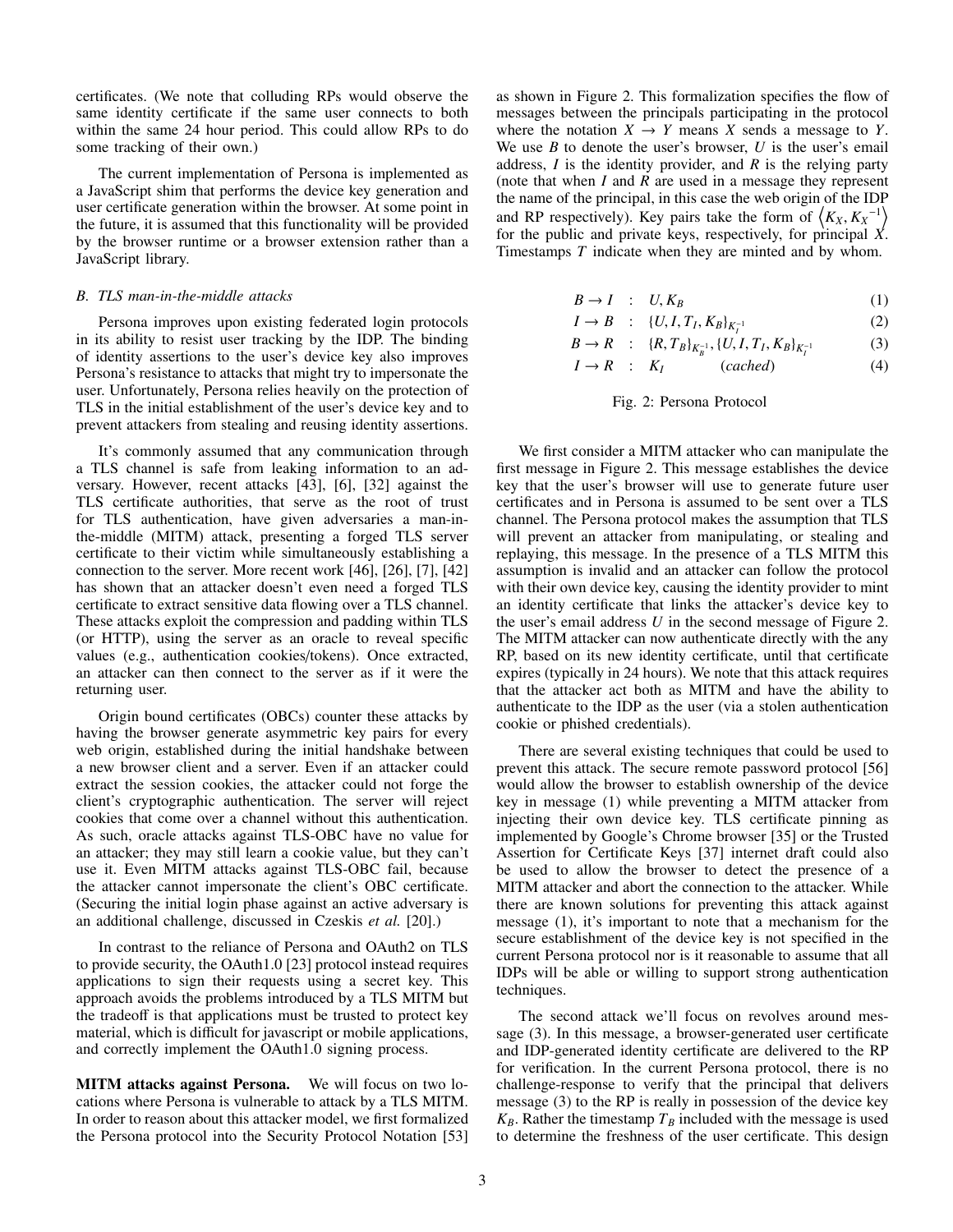decision allows a TLS MITM attacker to intercept message (3) in flight and use it to login to the RP, potentially triggering the RP into minting a session cookie that the attacker can use to subsequently login as the victim.

Persona makes no requirement on how the RP should authenticate the user for subsequent requests after the initial Persona login, where the user certificate and identity certificate are verified, so it's easy to imagine that many RPs will fall back to HTTP cookie-based authentication tokens. A clever attacker therefore need not even replay message (3), but could just MITM the user's subsequent connection, stealing the HTTP cookie for subsequent logins.

## *C. Threat model*

The threat model that we will use for the remainder of this work is informed by the discussion of Persona and TLS MITM attackers above.

We assume that clients and servers do not have malware on their devices. The presence of malware implies that the device cannot be trusted to protect a private key and therefore any protocol that depends on the ability of a client to keep the private key secret will fail. We note that Trusted Platform Modules (TPMs) can potentially be used to ensure a private key stays secret in the presence of malware, although malware in control of the host might still be able to use the TPM hardware as a signing oracle.

We also assume that web apps are free from cross-site scripting (XSS) exploits. An attacker that can mount an XSS attack can easily impersonate the user, as the browser has no concept of protection domains beyond the same-origin policy and cannot differentiate legitimate JavaScript sent by the web server from XSS-injected JavaScript employed by an attacker. Many different web technologies are meant to mitigate against XSS attacks (e.g., content-security policies [52]), but for our work we consider XSS attackers to be out of scope.

Note that we do allow the attacker to eavesdrop on all traffic, act as a man-in-the-middle on all traffic, and we allow the attacker to present forged TLS server certificates, impersonating a legitimate server to any client, although we generally assume that such an attacker is not present for the *initial* connection between a browser and the IDP. (In this way, our threat model resembles that of the ssh secure shell, where the ssh client will store each server's public key material before facing possible attackers.)

This work focuses on the TLS and application layers of the protocol stack. However, as the security of browser-based federated login is contingent on the security of the user's HTTP session cookie and password authentication credentials, we therefore assume that techniques similar to TLS-OBC channel bound cookies [21] and opportunistic cryptographic identity assertions [20] are used to secure the initial authentication requests leading up to the user's federated login request. This means that we assume that any authentication between the client and IDP leading up to the federated login transaction has been free from MITM attackers and therefore any established key material between the client and IDP represents the *correct* keys for the secure channel between those two principals.

# III. Design

Persona's approach to strengthening federated login meshes with several other recently developed techniques for strengthening the initial and session phases of login against MITM attackers. In this section we will discuss how Persona can be extended and augmented to make use of these techniques in order to defeat TLS MITM attackers.

# *A. Persona-OBC-Local*

Our first approach, called Persona-OBC-Local, aims to harden Persona against MITM attackers while still preserving Persona's goal of preventing the IDP from tracking the user's authentications to RPs. The high level approach is to use PhoneAuth and Origin Bound Certificates to establish an MITM-free channel between the user's browser and the IDP that the IDP can verify by comparing the observed OBC with the set of known OBCs for this user (i.e., verifying that the *same* browser associated with the given user is on the other end of a TLS channel). With this mutually authenticated TLS channel, the IDP can then endorse a device key, as in the existing Persona protocol. The user's browser can then present an identity assertion, signed with the device key, that includes a new OBC for use *only with the RP*.

Design. Our design goals for Persona-OBC-Local naturally fall out of this high level design. First, we want Persona-OBC-Local to feel like Persona. This means that the user experience should be entirely unchanged. There should also still be a device key, controlled by the browser, that signs new identity assertions. The device key is critical to the current operation of Persona as it cuts the IDP out of the loop during the user's logins to their RPs and protects the user's privacy; the IDP never learns the RPs to which the user connects.

At this point our goals diverge somewhat from present-day Persona. Ideally, we'd like to prevent a MITM attacker from stealing the identity and user certificates and later replaying them to the RP to login as the victim. We'd also like to secure subsequent connections between the user and the RP by presenting the RP with an OBC key that it can use to channel bind cookies to the user's browser. In our approach:

- The IDP learns the user's identity certificate, but not the OBC key used between the browser and the RP.
- Each RP receives a *unique* OBC key, signed by the user's device key. This enables RPs to detect a TLS MITM attacker, which cannot forge signatures by demonstrating ownership of these keys.
- This per-RP OBC key can be used by the RP to channelbind authentication cookies, making them useless to a third party who can intercept them [21].
- We can also leverage the OBC between the user and the IDP to prevent an attacker from impersonating the user to get the IDP to endorse a false identity certificate, and thus allow the attacker to impersonate the user.

In order to reason about this extension to the Persona protocol, we formalized the Persona-OBC-Local protocol into security protocol notation as shown in Figure 3. The differences from the existing Persona design are evident in messages (5) and (7), message (6) is unchanged from the existing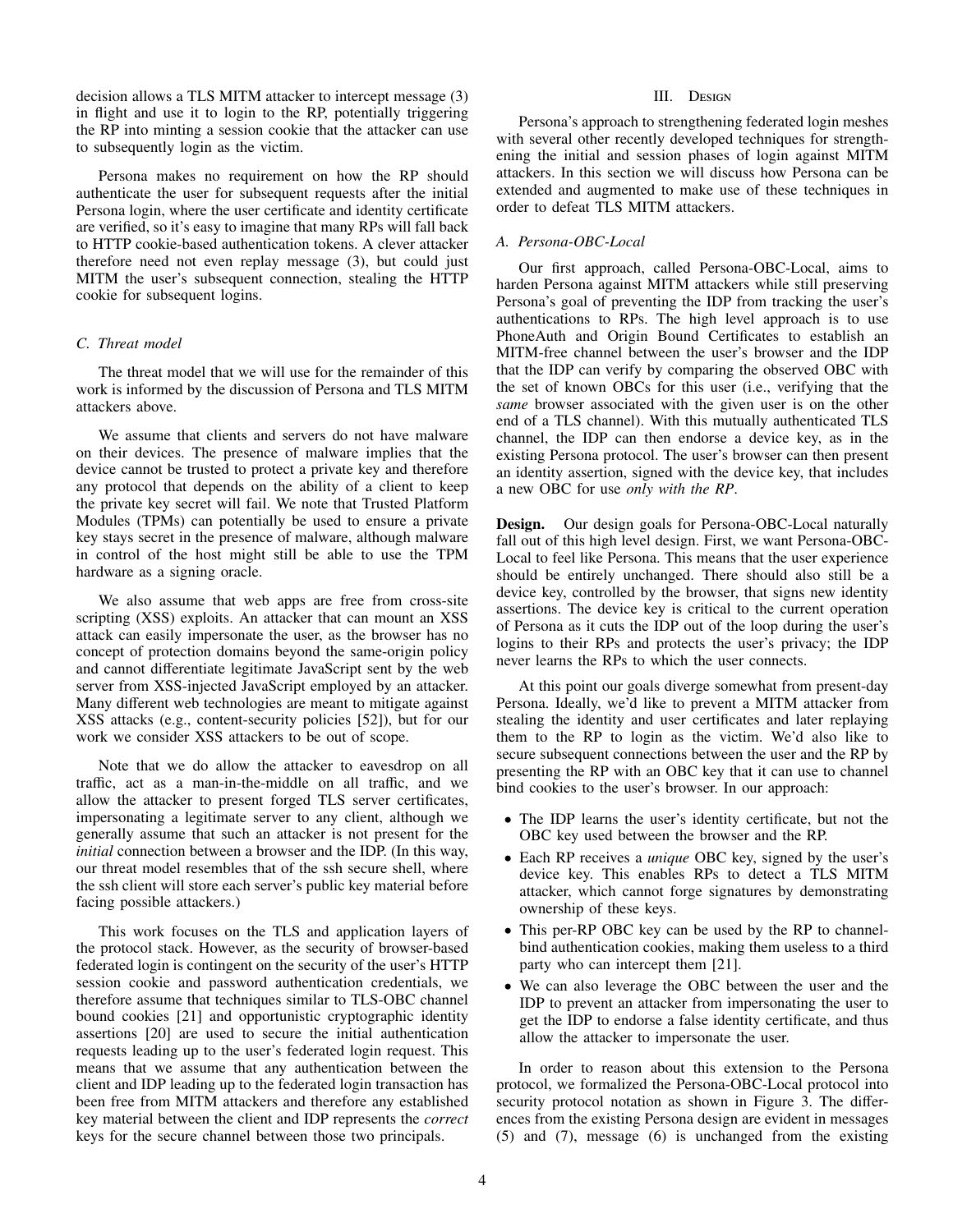$$
B \to I \quad : \quad \{ \text{Email}_{user}, \{K_{BI}, K_B\}_{K_B^{-1}} \}_{K_{BI}^{-1}} \tag{5}
$$

$$
I \to B \quad : \quad \{\text{Email}_{user}, I, T_I, K_B\}_{K_I^{-1}} \tag{6}
$$

$$
B \to R \quad : \quad \{ \{R, T_B, K_{BR} \}_{K_B^{-1}}, \{ \text{Email}_{user}, I, T_I, K_B \}_{K_I^{-1}} \}_{K_{BR}^{-1}} \tag{7}
$$

Fig. 3: Persona-OBC-Local Protocol

Persona protocol in Figure 2. We also elide message (4) from Figure 2 as the communication of the IDP's public key to the RP is unchanged.

There are two major changes to message (5) relative to the original (1). First, the entire message is signed by  $K_{BI}^{-1}$ . We assume that  $K_{BI}$  is the public half of an apriori established OBC key pair, and that message (5) is presented on the TLS channel established using  $K_{BI}$ . This demonstrates that the browser is in possession of the private key  $K_{BI}^{-1}$  and we can therefore assume that any messages presented over that TLS channel originated from the owner of  $K_{BI}^{-1}$  and cannot be forged, even by a TLS MITM.

The second change to message (5) is the inclusion of  $\{K_{BI}, K_B\}_{K_B^{-1}}$ .  $K_B$  and  $K_B^{-1}$  are the public and private keys, respectively, for the browser-generated device key. This new element is therefore a signature binding the public device key to the public OBC key. The message is effectively signed twice (once with the device key and once with the OBC key), creating a cross-certification of sorts, that demonstrates to the IDP that the two private keys are present on the same browser. This ultimately gives the RP a stronger assurance that the IDPendorsed device key  $K_B$  truly belongs to the correct user and was not compromised by a TLS MITM.

The final change required for Persona-OBC-Local is the inclusion of the  $K_{BR}$  element in the user certificate of message (7) and the communication of the identity assertion over the a TLS-OBC channel that proves the browser's ownership of  $K_{BR}^{-1}$ . The RP therefore expects a user certificate, signed by the Persona device key  $K_B$  that includes the OBC public key *K<sub>BR</sub>*. The RP will reject any mismatching keys, defeating TLS MITM attacks. We note that, while Persona-OBC-Local assumes a pre-existing relationship between the browser and the IDP, no such relationship is assumed between the browser and the RP. Instead, we leverage the Persona key to endorse the fresh OBC key,  $K_{BR}$ .

Security claims. These modifications to the Persona protocol are meant to support two new security claims: a MITM attacker cannot influence the establishment of the device key  $K_B$  or the origin bound certificate key  $K_{BR}$  used between the browser and the RP. To address how Persona-OBC-Local enables these security claims, we'll first consider how an attacker might attempt to disrupt the protocol then formalize the protocol to prove the security claims.

Attacker models against Persona-OBC-Local. There are three locations for MITM attack in this protocol. The first, the connection between the RP and IDP has been well explored and we as well as the Persona authors [1] believe that this risk can be mitigated through the use of certificate pinning [41] as

there are relatively few large IDPs so requiring RPs to maintain a list of certificate pins for the IDPs would not be difficult.

The more attractive connections for the attacker to intercept are the ones between the browser and the IDP or RP. As we assume that the IDP and browser have apriori established a known good TLS-OBC key, the IDP should be able to detect the presence of a MITM attacker using the techniques previously developed for TLS-OBC [21].

We need now focus on the final exchange of the identity assertion between the browser and RP. In the original Persona, this identity assertion is essentially a short lived bearer token. Persona-OBC-Local's modifications to message (7) make use of the Persona device key, that already exists in present day Persona, to communicate a new browser-controlled OBC public key to the RP. The resulting identity assertion must therefore be presented over a TLS channel with the *same* public key as is included in the identity assertion. This means that a MITM attacker that observes the unencrypted identity assertion cannot export and replay the identity assertion on a different TLS channel to impersonate the user. Therefore an attacker who cannot establish a TLS channel to the relying party using private key  $K_{BR}^{-1}$  cannot make use of this identity assertion.

BAN-Logic formalization of Persona-OBC-Local. In addition to reasoning about attackers abstractly, we also formalized the initial assumptions and security claims of Persona-OBC-Local into the BAN belief logic [13]. Later, in section IV, we will translate this BAN logic formalization of Persona-OBC-Local into Nexus Authorization Logic (NAL) and use the NAL proofchecker to reason about the correctness of the security claims presented in this section. The BAN logic formalization presented here will help us to understand the protocol as well as to reason about how the security claims are arrived at by deriving the security goals from the initial assumptions before moving to the more complicated NAL.

In this section I'll use BAN logic notation to express the beliefs of each principal in the protocol. A statement that  $A \equiv X$ simply means that *A believes* the statement *X*. A statement of the form  $A \Rightarrow X$  means *A* has the *authority* to make statements about *X*, *e.g.*, some principal that believes  $A \Rightarrow X$  will trust the statement *X* if it was asserted by *A*.

We arrive at the initial assumptions each principal believes before a run of Persona-OBC-Local begins by first idealizing the Persona-OBC-Local protocol as shown in Figure 4.

$$
B \to I : \{\stackrel{K_B}{\longrightarrow} U\}_{K_{BI}^{-1}}
$$
  
\n
$$
I \to B : \{T_I, \stackrel{K_B}{\longrightarrow} U\}_{K_I^{-1}}
$$
  
\n
$$
B \to R : \{\{T_B, \stackrel{K_{BR}}{\longrightarrow} U\}_{K_B^{-1}}, \{T_I, \stackrel{K_B}{\longrightarrow} U\}_{K_I^{-1}}\}_{K_{BR}^{-1}}
$$



The idealization of the first message replaces the user's E-Mail address at the IDP, Email*user*, with the principal *U* that represents the user interacting with the browser during the login process. The statement  $\xrightarrow{K_B} U$  included in this and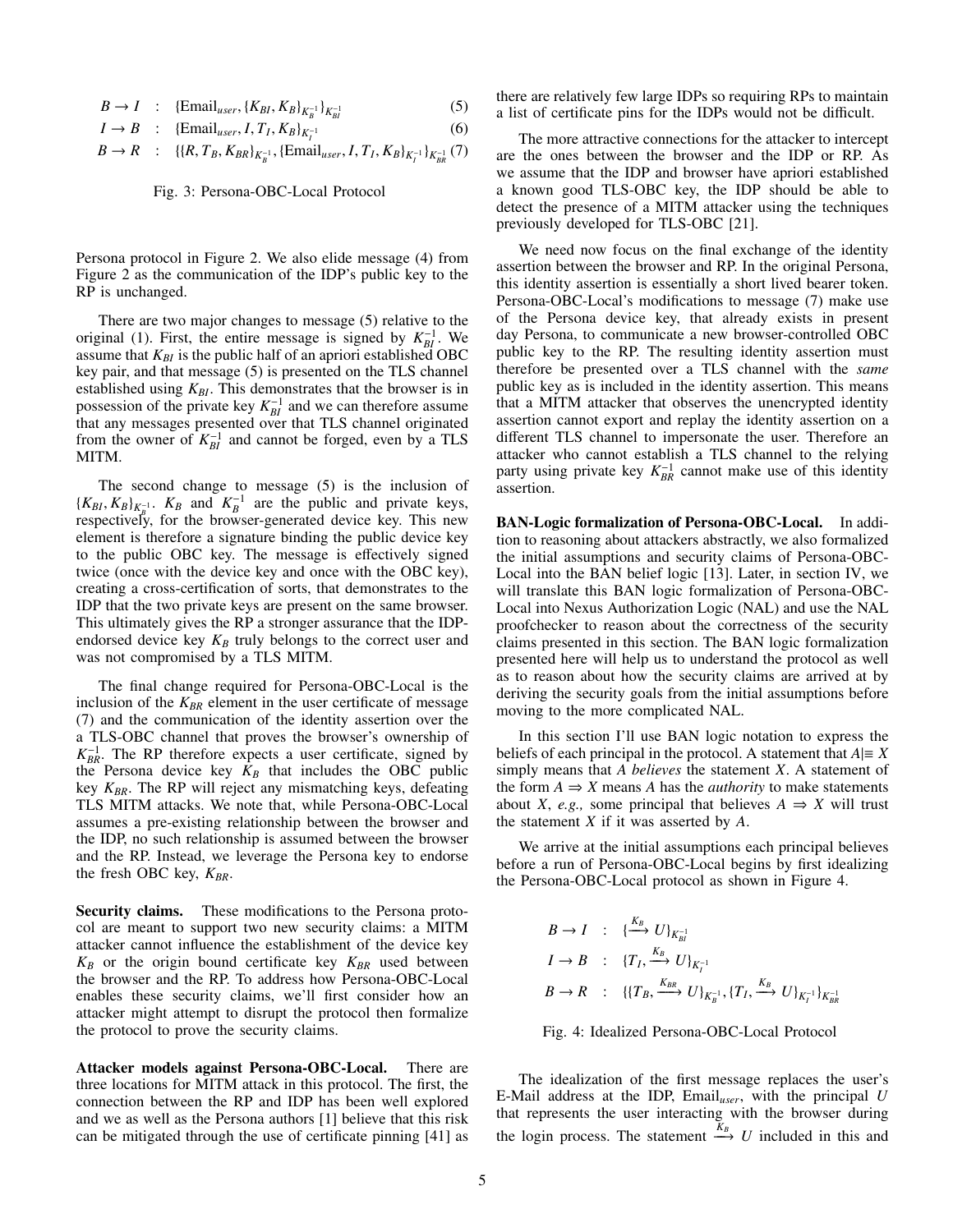subsequent messages is a BAN logic shorthand expressing that the key  $K_B$  *speaks for* the principal  $U$ .

The second message once again converts the Email*user* element into the principal *U* that represents the user operating the browser (as identified by E-Mail address Email*user* at the IDP). The *I* element is also removed as it only serves to identify the particular IDP that minted this user certificate and in the initial assumptions below we assume that the RP has already obtained and cached the public key  $K_I$  used by  $I$ . Therefore the inclusion of the *I* element of message two is redundant in this idealized protocol.

In the final message, the principal names *I* and *R* are removed from this idealized version as they only serve to clutter the messages<sup>1</sup>. One potentially confusing bit of this idealization is that the  $\{R, T_B, K_{BR}\}_{K_B^{-1}}$  element is converted to  $\{T_B, \frac{K_{BR}}{\sum_{i=1}^{R} N_i} U\}_{K_B^{-1}}$  when the original message doesn't contain the user's email address Email*user*. This conversion makes more sense when considering the initial assumptions from figure 5 where:

$$
R|\equiv I\Rightarrow\stackrel{K_B}{\longrightarrow} U
$$

meaning  $R$  believes  $I$  has authority to claim that  $K_B$  speaks *for U*. This means that the only method for *R* to establish trust in the key  $K_B$  is through the satisfaction of this initial assumption. Put another way, before *R* can verify that any incoming messages originated from *U* it must first establish belief in an assertion by  $I$  claiming that the key  $K_B$  speaks for *U*. Therefore the message  $\{R, T_B, K_{BR}\}_{K_B^{-1}}$  is only meaningful to *R* after it verifies an IDP signed user certificate and establishes that *R* believes  $K_B$  speaks for U, at which point *R* will associate any subsequent messages signed by  $K_B^{-1}$  with the user principal *U*.

The initial assumptions we'll be using are shown in Figure 5. As in the earlier discussion of Persona, *B*, *I*, and *R* are the principals representing the browser, IDP, and RP respectively. *U* is a principal named by the user's email address at the IDP but represents the real world user that is using the browser as a proxy for communication. Finally,  $T_I$  and  $T_B$ are timestamps that are used to determine the validity period for the messages they are included in, and are converted to freshness assumptions (using the BAN logic notation where  $#(X)$  means *X* is fresh) in the initial assumptions.

We assume the IDP has established an OBC,  $K_{BI}$ , for communication with the user's browser. The IDP therefore believes that the browser principal *B* has the authority to speak for the user's persona device key  $K_B$ . Since *B* and *I* will be communicating via a TLS-OBC channel, *I* gets a freshness guarantee for messages sent over the channel as the TLS protocol prevents replay attacks on the established channel and OBC prevents a MITM attacker from replaying a message on a different TLS channel of her own choosing.

For the RP, we assume the RP has already established that the IDP will communicate with the key pair defined by the public key  $K_I$ . Additionally, the RP believes that the IDP is an authority for the user's Persona device key  $K_B$  and that the device key  $K_B$ , speaking for the user  $U$ , is an authority on the

$$
I \mid \equiv \xrightarrow{K_{BI}} B
$$
  
\n
$$
I \mid \equiv B \Rightarrow \xrightarrow{K_B} U
$$
  
\n
$$
I \mid \equiv \#(\xrightarrow{K_B} U)
$$
  
\n
$$
R \mid \equiv \xrightarrow{K_I} I
$$
  
\n
$$
R \mid \equiv I \Rightarrow \xrightarrow{K_B} U
$$
  
\n
$$
R \mid \equiv U \Rightarrow \xrightarrow{K_{BR}} U
$$
  
\n
$$
R \mid \equiv \#(T_I)
$$
  
\n
$$
R \mid \equiv \#(T_B)
$$

Fig. 5: Persona-OBC-Local initial assumptions

OBC key  $K_{BR}$ . Finally, the RP believes that the timestamps in each message are fresh.

Defining the Persona-OBC-Local security goals. There are many possible conclusions that we could derive from the application of the BAN logic inference rules to the initial assumptions in figure 5. When analyzing existing authentication protocols like Kerberos [53] the usual goal is to reach the following conclusions:

$$
A|\equiv A \stackrel{K_{ab}}{\longleftrightarrow} B \quad B|\equiv A \stackrel{K_{ab}}{\longleftrightarrow} B
$$

$$
A|\equiv B|\equiv A \stackrel{K_{ab}}{\longleftrightarrow} B \quad B|\equiv A|\equiv A \stackrel{K_{ab}}{\longleftrightarrow} B
$$

meaning that *A* and *B* both *believe* the key *Kab* and each *believes* the other *believes* the key *Kab*. These conclusions can be broken into two parts. First:

$$
A|\equiv A \stackrel{K_{ab}}{\longleftrightarrow} B \quad B|\equiv A \stackrel{K_{ab}}{\longleftrightarrow} B
$$

meaning that the principals *A* and *B* both believe that they should use the key  $K_{ab}$  for communication with the other. This establishment of a key for communication is the most basic requirement that must be satisfied for authentication to occur. The second part:

$$
A|\equiv B|\equiv A \stackrel{K_{ab}}{\longleftrightarrow} B \quad B|\equiv A|\equiv A \stackrel{K_{ab}}{\longleftrightarrow} B
$$

establishes that each principal *believes* the other will be using *Kab* for communication with the other party *e.g., A* will use *Kab* for communication with *B* and *A* believes that messages encrypted with *Kab* originated from *B*.

The security goals for Persona-OBC-Local are similar to those of Kerberos. At the end of a run of Persona-OBC-Local we would like to know the following:

$$
R \mid \equiv \qquad \xrightarrow{K_{BR}} U \tag{8}
$$

$$
R \mid \equiv U \mid \equiv \xrightarrow{K_{BR}} U \tag{9}
$$

$$
R \mid \equiv I \mid \equiv \stackrel{K_B}{\longrightarrow} U \tag{10}
$$

The first goal captures the end result of a run of the Persona-OBC-Local protocol where the relying party believes that the TLS-OBC channel defined by  $K_{BR}$ , and used for communication from the user's browser to the RP, speaks on behalf of the user *U* that is identified by Email*user* at the IDP.

<sup>&</sup>lt;sup>1</sup>Here I'm assuming that a signature with some private key  $K_A^{-1}$  also identifies the signer as principal *A*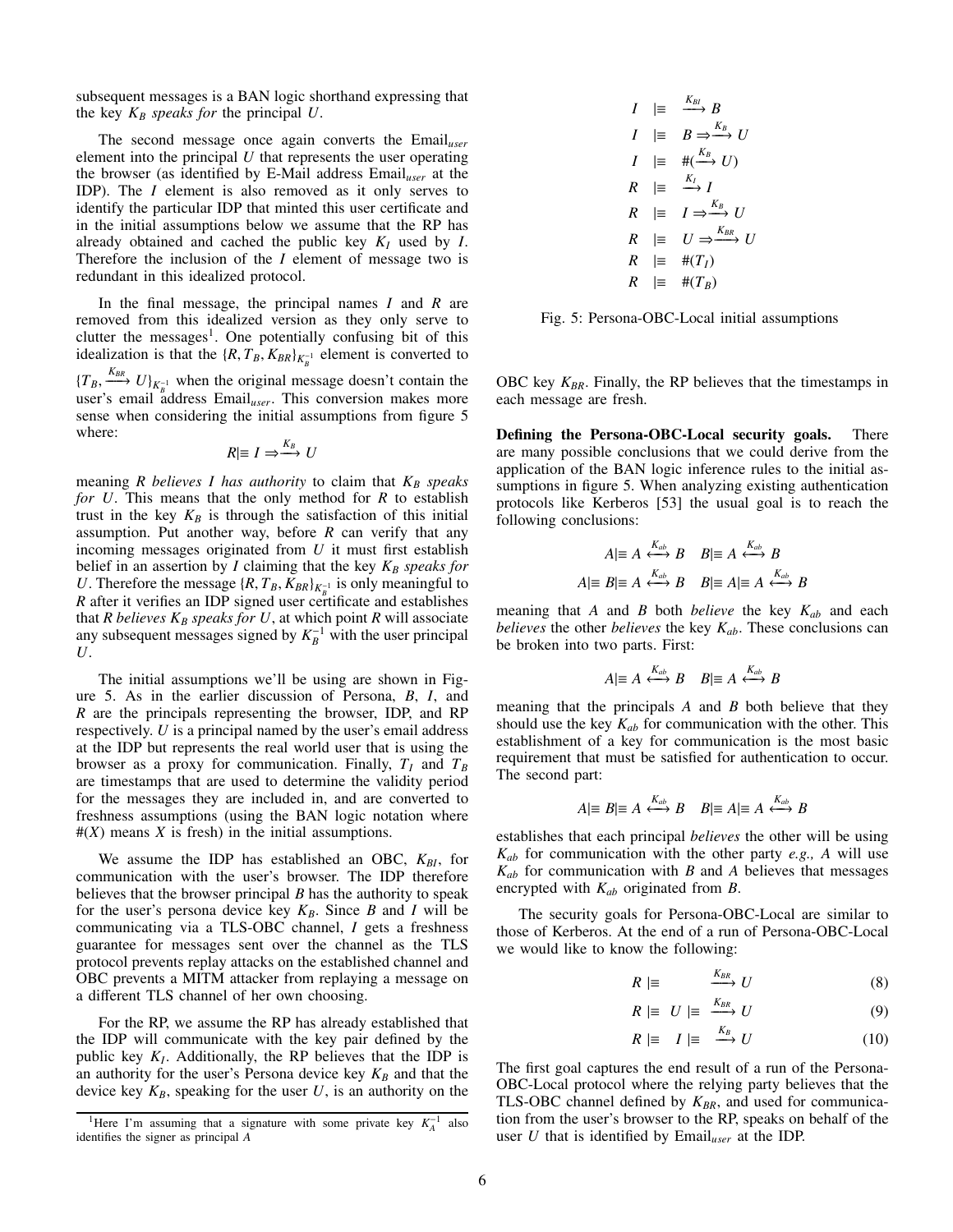The next two goals are beliefs that fall out of the derivation from initial assumptions to the first goal as shown in figure 12. The goal in equation (10) establishes that RP believes that the IDP has vouched that the user key  $K_B$  speaks for the user. This is a necessary belief as the RP trusts only the IDP to speak for the user's identity and device key. Note that because the RP believes that the IDP has sole authority over  $\frac{K_B}{K}$  U, it's entirely possible for an IDP to act as the user *U* during the Persona-OBC-Local protocol. The prevention of potential IDP impersonation of the user is a non-goal for Persona-OBC-Local as any federated login protocol necessitates that the IDP to be trusted to speak for the user's identity.

The goal in equation (9) establishes that the RP believes that  $U$  believes in key  $K_{BR}$ . This belief allows the RP to believe that both  $U$  and  $R$  have a common belief of correctness in  $K_{BR}$ . It's important to note that the beliefs:

$$
U \equiv \xrightarrow{K_{BR}} U \tag{11}
$$

$$
U \quad |\equiv \quad R | \equiv \xrightarrow{K_{BR}} U \tag{12}
$$

are not listed in these final security goals for Persona-OBC-Local. We exclude equation (11) from the final security goals as the user's browser invents  $K_{BR}$  locally and therefore implicitly believes that  $K_{BR}$  *speaks for U*. Likewise, equation (12) is implicitly true upon a successful run of Persona-OBC-Local when *R* logs the user in and grants her access to her data stored at *R*. This goal is also not all that useful here as  $R$  will not be using key  $K_{BR}$  to communicate with  $U$ , but rather a different public key (or TLS session key) that establishes the authenticity of the RP during the TLS handshake, using traditional means like a certificate signed by a trusted certificate authority.

We chose to use these security goals as they capture what should be the end result of a federated login transaction between the user (and their browser), the IDP, and a RP. The first requirement upon the successful completion of federated login is that the RP can establish the user's identity at the IDP. In Persona-OBC-Local, this requirement is captured by the presentation of the user certificate  $\frac{K_B}{L}$  *U* that is signed by the IDP *I*. This user certificate establishes both user's email, Email*user*, at the IDP as well as a key that speaks for the user,  $K_B$ , and *must* be signed by the IDP's private key so the RP can verify that the user certificate was issued by the IDP. The verification of the user certificate is shown in equation (18) of figure 12.

The second requirement that we added in the design of Persona-OBC-Local is that the RP *also* obtains a secure channel between itself and the user. Note that the Persona device key  $K_B$  could serve this purpose as  $R$  also establishes that it speaks for the user *U*. However there are implementation issues with this approach,  $e.g.,$  using  $K_B$  requires the use of a javascript cryptography library, as well as privacy issues, *e.g.,* the IDP knows  $K_B$  uniquely identifies the user and could track which RPs the user logs into. This requirement is captured by the main security goal of Persona-OBC-Local as shown in equation (8). This establishment of a secure channel between the user and the RP is a non-goal for existing federated protocols, but the establishment of this distinct channel per user is good practice and enables better security for both the user and RP.

The RP arrives at these final security goal by first establishing the validity of the IDP signed user certificate, establishing the belief  $R \equiv \xrightarrow{K_B} U$ . This belief that  $\xrightarrow{K_B}$  is a key that speaks for *U* allows the RP believe that  $U \equiv \frac{K_{BR}}{U}$  *U* as shown in the second to last equation of figure 12. As an initial assumption held by *R* is that  $U \Rightarrow^{K_{BR}} U$ , this allows *R* to establish its belief that  $K_{BR}$  is a key that has been endorsed by the user  $U$ . This means that subsequent requests sent over the TLS-OBC channel defined by  $K_{BR}$  can also be associated with the user principal *U*.

Figure 12 in the appendix shows the derivations from these initial assumptions and observed messages to the security goals we've set out for the protocol.

Discussion. The design of Persona-OBC-Local is intended to be very similar to Persona as it exists today. These changes to the protocol preserve user privacy by keeping the IDP out of the federated login process after the initial endorsement of the device key and identity certificate. Even though the IDP is not an online actor during the federated login process, the RP still receives the IDP-endorsed identity certificate and uses that endorsement to establish the RP specific OBC key.

It's important to point out that the MITM protection between browser and RP is contingent on the OBC key, endorsed by the device key, being delivered to the RP over a TLS channel established with the *same* client side OBC key that's endorsed by the IDP. It is the potential mismatch of these keys that allows the RP to detect the presence of a MITM attacker.

## *B. Persona-OBC-Central*

Our second approach, called Persona-OBC-Central, discards the Persona ideal of disallowing the IDP from tracking user logins and presents a protocol that more closely captures existing federated login protocols, like OAuth2, OpenID and OpenID Connect, while still providing the same channelbinding MITM protections we introduced in Persona-OBC-Local. This approach requires the IDP to be an online actor during the user's initial login to a RP. While this has a negative impact on user privacy with respect to the IDP, it enables the IDP to apply a variety of anti-fraud techniques, such as machine learning to distinguish the behaviors of bad actors, tracking of malware-infected IP addresses, and so forth. While the application of these techniques is beyond the scope of the paper, we suggest that many users would find the tradeoff of decreased privacy in favor of better protection from adversaries to be worthwhile. In short, Persona-OBC-Central creates the possibility for rapid server-side responses to systematic attacks, without waiting for the 24-hour expiration in Personal-OBC-Local.

> $B \rightarrow I$  : {Email<sub>user</sub>,  $K_{BR}$ , { $K_{BI}$ ,  $K_{BR}$ }<sub> $K_{BR}^{-1}$ </sub>}<sub> $K_{BI}^{-1}$ </sub>  $I \rightarrow B$  : {Email<sub>user</sub>, *I*, *T*<sub>*I*</sub>, *K<sub>BR</sub>*}<sub>*K*<sup>-1</sup></sup></sup></sub>  $B \to R$  : {*R*, *T<sub>B</sub>*, {Email<sub>user</sub>, *I*, *T<sub>I</sub>*, *K<sub>BR</sub>*}<sub>*K<sub>I</sub>*</sub><sup>1</sup><sub>*N<sub>BR</sub>*</sup><sub>*RR*</sub></sub>

Fig. 6: Persona-OBC-Central Protocol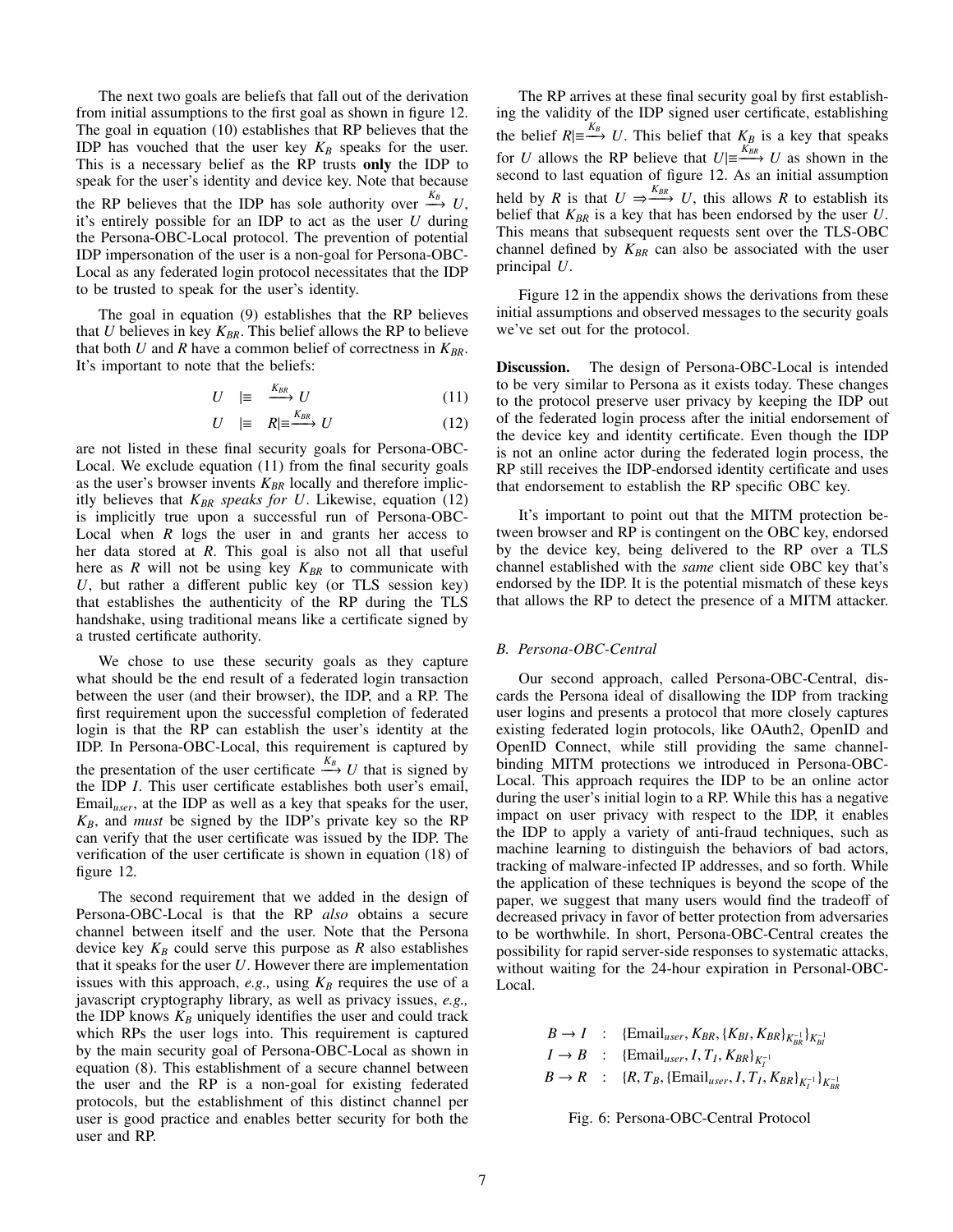The protocol description of Persona-OBC-Central in Figure 6 is similar to Persona-OBC-Local, but the first message between the browser and IDP is modified. Rather than establishing a device key, as in Persona or Persona-OBC-Local, this first message establishes that the browser controls two TLS-OBC keys, one for use with the IDP and one for use with the RP. This modification does away with the need for a 24 hour device key; instead we use the cross-certification of the two OBCs to replace this functionality. This change brings the IDP online for every RP to which the browser wishes to connect (thus, the "central" name).

$$
B \to I : \{\frac{K_{BR}}{K_{BI}} U\}_{K_{BI}^{-1}}
$$
  

$$
I \to B : \{T_I, \frac{K_{BR}}{K_I} U\}_{K_I^{-1}}
$$
  

$$
B \to R : \{T_B, \{T_I, \frac{K_{BR}}{K_I} U\}_{K_I^{-1}}\}_{K_{BR^{-1}}}
$$

Fig. 7: Idealized Persona-OBC-Central Protocol.

As in Persona-OBC-Local, we idealized the Persona-OBC-Central protocol, as shown in Figure 7, established the initial assumptions of the protocol, and created a proof that derives our goal state from the initial assumptions. The full analysis is available in our forthcoming tech report.

The protocol is very similar to Persona-OBC-Local, the main difference being that there is no device key included in the identity certificate. Rather the IDP endorses the relying party's OBC key directly in the identity certificate instead of delegating the endorsement of this key to the browser as in Persona-OBC-Local.

Discussion. The obvious tradeoff between the Local and Central protocol implementations is the ability for the IDP to track where the user logs in. Since the Central approach does away with the 24 hour device key and browser endorsement of the OBC key in favor of having the IDP endorse the RP's OBC key directly, the IDP has the capability to track the user as they login to different relying parties.

The potential benefits of the Central approach over the Local approach are:

- The IDP can use machine learning techniques to correlate authentication requests and potential identify when a user is under attack. The centralized approach allows the IDP to respond to attacks quickly by disabling the creation of new identity certificates if a user's account is assumed to be under attack or compromised.
- The relying parties do not learn the 24 hour device key (which is a unique identifier for the user). This allows for a user to present IDP endorsed pseudonymous usernames to each RP they login to and prevent colluding RPs from tracking the user.

## IV. FORMALIZATION OF PROTOCOLS

There are a number of ways to model and evaluate protocols like Persona-OBC. The Border Gateway Protocol [45] and Byzantine fault tolerant systems [18] are specified by finite state machines that, when the software correctly implements the state transitions, allows us to reason about the state of each actor in the system. Formal verification tools like SPIN [12] can then be used to reason about the protocol state machine and prove that the protocol cannot enter an incorrect state. The reduction to a finite state machine is useful when each principal in the system is running the same state machine and performing the same transitions, but what about in protocols and systems where each principal is operating independently and with imperfect knowledge? These systems are more easily modeled by a belief logic.

Some of the earliest logics used for reasoning about belief in distributed protocols are the ABLP logic introduced in the TAOS [55] operating system, BAN logic [13], and Gong *et al.*'s work [25].

Each of these logics build from the notion of an atomic principal that is represented by a public key or messages sent over a channel associated with a public key. From a set of initial assumptions that represent the beliefs of each of the principals in the system, axioms are applied to the initial beliefs to derive a goal state that must be satisfied before a principal may take an action.

The Nexus Authentication Logic [48], a successor to the ABLP [55] and CCS [5] logics, further refines this idea by defining a world view for each principal in the system that is defined by the set of beliefs local to that principal. This modification has the desired properties that a fallacious belief held by one principal does not propagate into the world view of another, making it well suited for modeling distributed systems with multiple actors. Additionally, the Nexus operating system built on top of the NAL contains a stack machine-based proof checker that can be used to verify proofs presented by a principal. This proof checker enables us to use NAL proofs in our implementation to verify its correctness (see Section V) similar to the approach in Bauer's [11] proof carrying authentication.

Nexus Authorization Logic semantics and axioms. A NAL proof is based on a few core concepts: principal, statements, world views, and guards.

- A principal is an entity that may take or authorize actions. Principals are usually defined by the public half of an asymmetric key pair or the hash of a program. For our system, the communicating public keys serve as names for their principals.
- A statement is a message or utterance emitted by a principal. A statement may be implicit (i.e., it's only used as an intermediate step to establish local belief) or explicit (i.e., where the statement is passed in a message to another principal). The statement that *A* says *s* implies that *A* supports the statement *s*. For the purposes of this section, we assume that the statement *A* says *s* implies that *s* was received over a mutually authenticated TLS channel associated with *A* or a signature over *s* with a fresh nonce has been verified by the receiving principal.
- The set of statements uttered by a principal defines its belief set or world view. Therefore a statement that *A* says *s* adds the statement *s* to the belief set of *A*. This world view is represented by the statement  $s \in \omega(A)$ . It is important to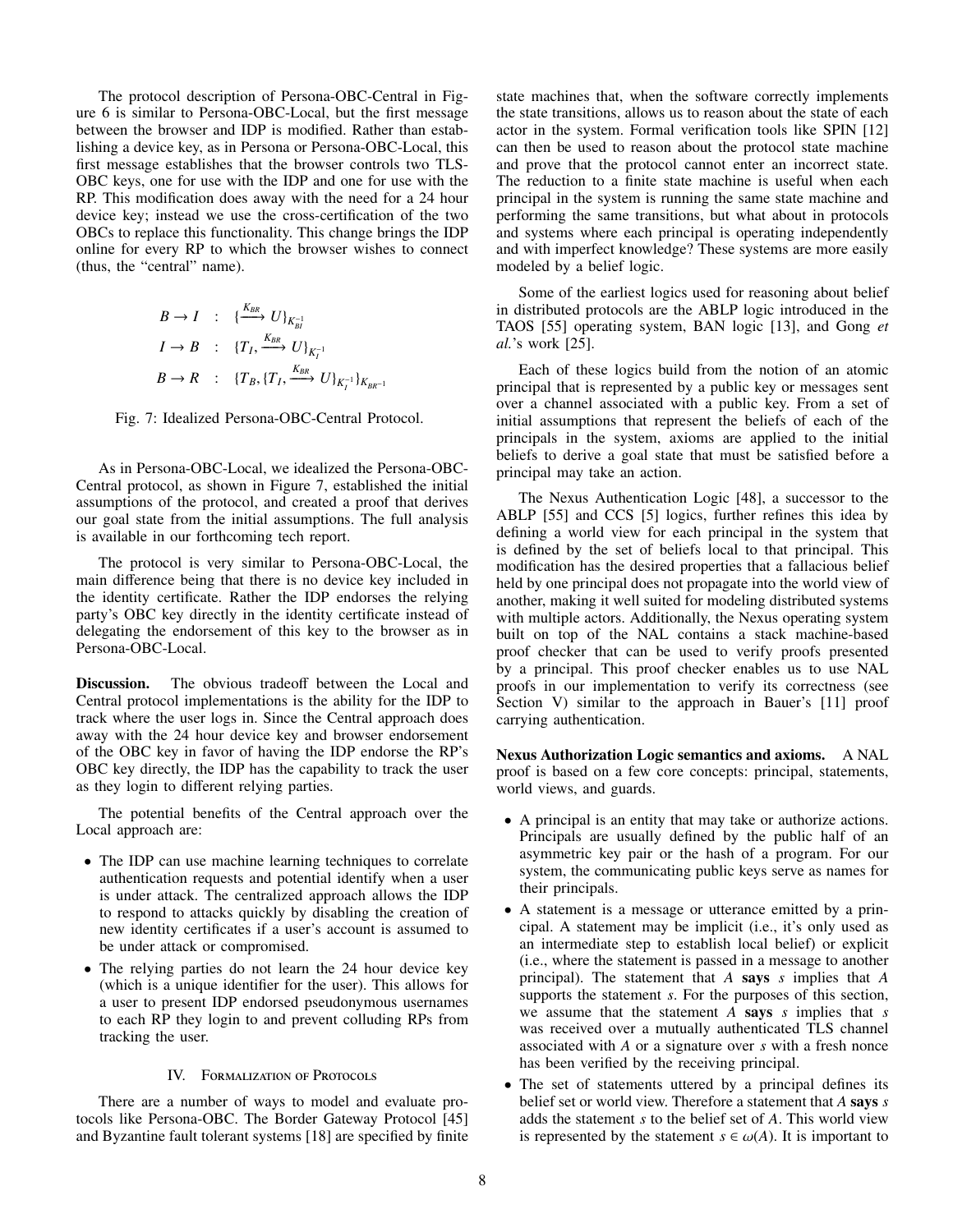note that each principal begins with an empty belief set, and adds to it over time. This means that an incorrect belief by principal *A* cannot effect principal *B* unless *B* is willing to explicitly add the incorrect belief into it's belief set.

- A guard is a statement that protects a privileged action. For instance, a file system guard that protects access to privileged files might require a guard of *G* = *FileS ys* says read(*foo*) to be satisfied before allowing access to the file *f oo*. The principal *A* that protects *foo* would therefore require that the guard statement *G* be derivable from the current set of statements in the belief set  $\omega(A)$ . The derivation of statements in  $\omega(A)$  to the guard statement *G* are defined by the axiomatic reductions defined in NAL as well as any reductions that already exist in  $\omega(A)$ .
- Another useful construct in NAL is the *speaks for* relationship, represented by the  $\rightarrow$  symbol. The statement that  $A \rightarrow B$  is shorthand for  $(\forall x : (A \text{ says } x) \Rightarrow (B \text{ says } x))$  this has the side effect of unifying the principals worldviews' such that  $\omega(A) \subseteq \omega(B)$ .

## *A. NAL Formalizations*

Each of the NAL formulas to follow begins with a set of initial beliefs that the principal either already believes or has received from an untrusted source and must apply NAL derivations to enter the untrusted beliefs into the principals local world view. Finally, each formula set defines a *goal* statement that must be derived from the initial assumptions for the guard proof to be satisfied. These proofs are human readable representations of the proofs that we used with the Nexus mechanized proof checker, the mechanized proofs will be included in a forthcoming technical report.

Our use of NAL also makes use of some axiomatic rules from BAN-Logic. Specifically, we adapt the message meaning, nonce verification, freshness, and jurisdiction rules from BAN-Logic to NAL as shown in Figure 8.

| $K_A$ says $X$        | $B$ says $K_A \rightarrow A$ | Message Meaning   |
|-----------------------|------------------------------|-------------------|
| $A$ says $\{X, Y\}$   | $A$ says fresh $(X)$         | Freshness         |
| $A$ says $X$          | $B$ says fresh $(X, Y)$      | Freshness         |
| $A$ says $X$          | $B$ says $X$                 | None Verification |
| $B$ says $A$ says $X$ | $B$ says $X$                 |                   |
| $B$ says $X$          | $B$ says $X$                 | During            |
| $B$ says $X$          | $B$ says $X$                 | During            |

Fig. 8: NAL version of BAN-Logic rules for Message Meaning, Nonce Verification, and Jurisdiction.

The first proof we'll consider is that of the identity provider attempting to guard the generation of an identity certificate. Our initial assumptions, shown in Figure 9, are that the browser and IDP have apriori established that the browser controls  $K_{BI}$ that it uses for communication with the IDP. We also assume that the browser has generated a device key pair  $K_B$  for the

*I* says 
$$
K_{BI} \rightarrow B
$$
  
\n*I* says  $fresh(T_I)$   
\n $K_{BI}$  says  $\{K_B \rightarrow U, T_I\}$   
\n*I* says  $B$  says  $K_B \rightarrow U$   
\n*I* says  $K_B \rightarrow U$ 

Fig. 9: NAL Initial Assumptions for Identity Provider.

| $K_{BI}$ says $\{K_B \rightarrow U, T_I\}$ | $I$ says $K_{BI} \rightarrow B$           |
|--------------------------------------------|-------------------------------------------|
| $B$ says $\{K_B \rightarrow U, T_I\}$      | $I$ says $\text{fcsh}(T_I)$               |
| $I$ says $K_B \rightarrow U, T_I$          | $I$ says $\text{fcsh}(K_B \rightarrow U)$ |
| $B$ says $K_B \rightarrow U$               | $I$ says $K_B \rightarrow U$              |
| $I$ says $B$ says $K_B \rightarrow U$      | $I$ says $B$ says $K_B \rightarrow U$     |
| $I$ says $B$ says $K_B \rightarrow U$      | $I$ says $K_B \rightarrow U$              |
| $I$ says $K_B \rightarrow U$               | $I$ says $K_B \rightarrow U$              |

Fig. 10: Guard proof derivation for Persona-OBC-Local IDP

user and that the IDP believes that the browser is an authority on  $K_B \to U$ .

Figure 10 shows the IDP's guard proof derivations that result in the satisfaction of the goal statement of:

$$
I \text{ says } K_B \to U
$$

This goal protects the creation of an identity certificate by the IDP and its satisfaction therefore allows for the creation of an assertion that the user is logged in at the IDP. We additionally want the IDP to believe that the key  $K_B$  is also in the possession of user's browser as the IDP will be including a statement that  $K_B \rightarrow U$  in the identity certificate it generates and signs. The satisfaction of the guard proof will result in the IDP creating an identity assertion of the form  $\{U, K_B, T_I\}_{K_I^{-1}}$  that allows it to assert its local beliefs to any recipient that believes  $K_I \rightarrow I$ .

R says 
$$
K_I \rightarrow I
$$
  
\nR says  $\text{ fresh}(T_I)$   
\nR says  $\text{ fresh}(T_B)$   
\n $K_I$  says  $\{K_B \rightarrow U, T_I\}$   
\n $K_B$  says  $\{K_{BR} \rightarrow U, T_B\}$   
\n $K_{BR}$  says  $\{O_R\}$   
\nR says I says  $K_B \rightarrow U$   
\nR says  $U$  says  $K_B \rightarrow U$   
\nR says  $U$  says  $K_{BR} \rightarrow U$ 

Fig. 11: Initial assumptions for identity assertion verification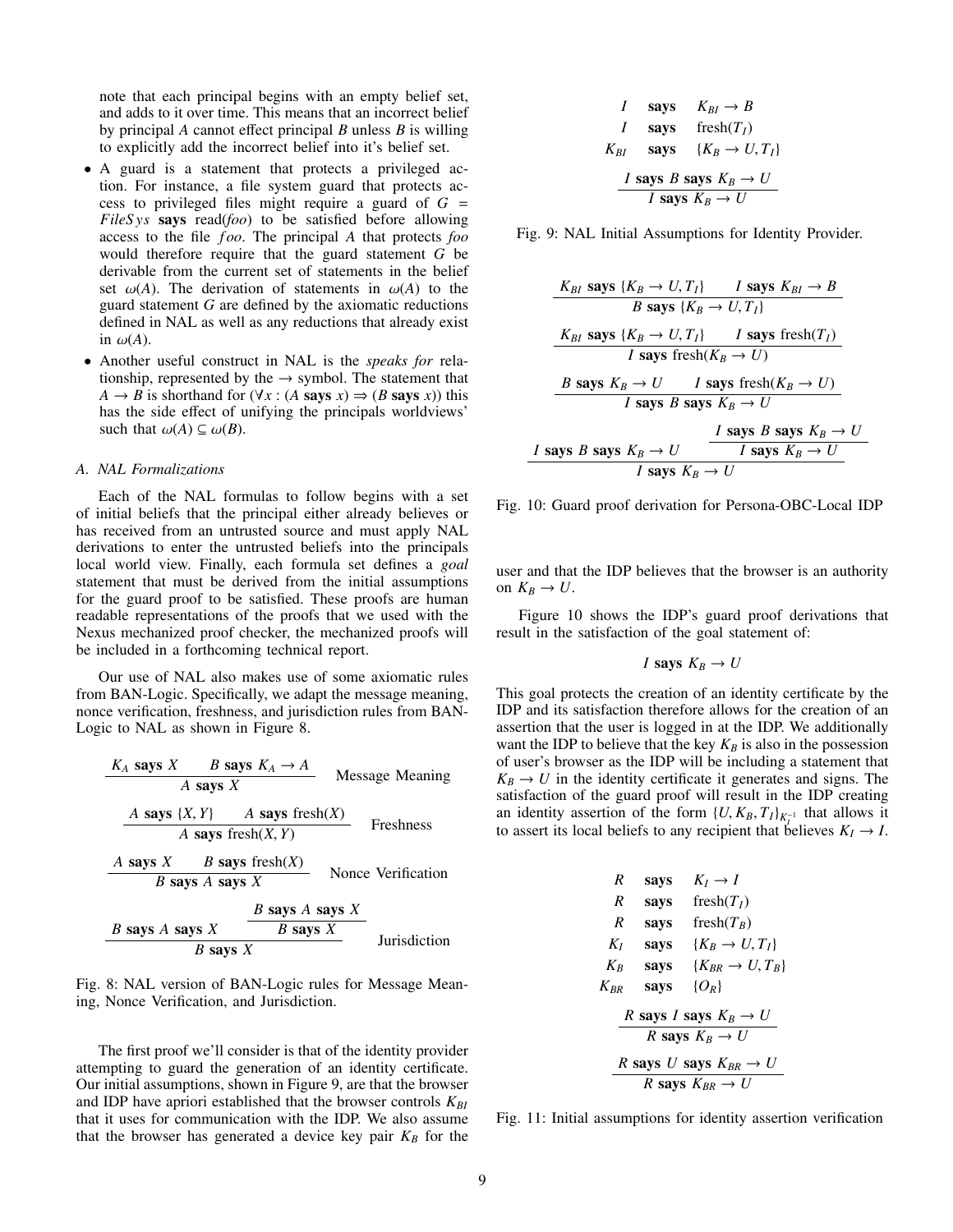The second proof we'll consider is the RP attempting to check the validity of the browser generated user certificate and an IDP's identity assertion that has been relayed through the user's browser. Our initial assumptions – shown in Figure 11 are that the RP knows the IDP's public key  $K_I$ , the RP believes the IDP is an authority on *U* and  $K_B \to U$ , and that the user's browser is an authority on  $K_{BR} \to U$ .

Figure 13, in the appendix, shows the guard proof derivations that result in the derivation of the goal statement of:

R says 
$$
K_{BR} \to U \wedge U
$$
 says  $O_R$ 

This goal statement is equivalent to the BAN logic goal in equation (8) in section III. The goals from equation (9) and (10) are excluded here they are arrived at and placed onto the stack during the proof derivation that leads to the goal state and every belief placed on the stack during the derivation of the goal proof is present in *R*'s belief set.

This proof allows the RP to believe that it is communicating with the a browser controlled by the user. The RP arrives at the goal state by transforming its initial assumptions into a local belief that the user's browser controls the key  $K_B$ asserted by the IDP. This local belief that  $K_B \rightarrow U$  allows the RP to believe that the user's browser also controls  $K_{BR}$ . Finally, the presentation of these messages over the TLS-OBC channel associated with  $K_{BR}$  allows the RP to verify that it is communicating with the correct browser<sup>2</sup>. Since the RP also implicitly trusts the IDP to speak about the logged in user's identity *U*, the satisfaction of the guard proof will allow the RP to associate the TLS channel defined by the TLS-OBC  $K_{BR}$  to the user identity *U* or, optionally, mint a channel-bound cookie that is bound to the key  $K_{BR}$ .

#### V. Implementation

In order to demonstrate the feasibility of our approach, we built a proof of concept implementation of Persona-OBC-Central. The goal of this implementation is to help establish the correctness of the design previously discussed as well as to identify the engineering (on both the browser and server) required to put our design into practice. The implementation consists of four separate elements:

- A Linux port of the Nexus [50] OS proof checker
- A browser extension that provides a virtual TPM and cryptographic operations
- A identity provider server/client side implementation
- A relying party server/client side implementation

## *A. Nexus Proof Checker*

We use a Linux port of the Nexus proof checker to verify the satisfaction of our guard proofs from the initial assumptions of the IDP and RP server side implementations. We also created a python wrapper that handles the setup of the proofs by managing the mapping of principal names to public key fingerprints and verification of message signatures. This python wrapper consists of approximately 203 lines of code and interacts with the Nexus proof checker binary using the python subprocess package.

The proofs used with the Nexus proof checker were first written by hand with the help of the interactive mode of the Nexus proof checker, then formalized in the proof checker's language. This language allows us to define the initial assumptions as well as the derivations applied to the stack of assumptions that eventually result, in a successful run of the proof, with only the goal statement left on the proof checker's stack.

## *B. Virtual TPM*

As the only web server that currently supports TLS-OBC (or rather its successor project called TLS-ChannelID [9]) is Google's internal web server, we chose instead to extend the browser to support something that looks and feels like TLS-OBC without actually hooking into the TLS layer. We developed an API called PostKey that would ideally be linked to the navigator.id namespace within the browser. This PostKey API is similar to the PostMessage API that allows for cross origin communication between iframes with the addition of a browser-generated cross certification of TLS-OBC keys.

We modified the HTML5-Crypto-API [27] in order to support this new PostKey operation and additionally expose a NodeJS wrapper around the cryptographic operations provided by the API to server side code. The HTML5-Crypto-API works well for our needs since, like TLS-OBC, it supports the concept of performing crypto operations where the actual keys are never exposed to javascript code, rather they are stored by the HTML5-Crypto-API and javascript performs actions with the stored keys via PostMessage calls, lessening the risk of their exfiltration. Likewise, the HTML5-Crypto-API supports the idea of crypto keys visibility being linked to the web sameorigin policy. In order to retain these properties we modified the HTML5-Crypto-API to operate as a browser extension and expose PostKey API functionality.

This allows us to use the browser same origin policy and extension policies to protect private key material from XSS attacks by using browser IPC to call into the extension. The virtual TPM this we expose is conceptually similar to the separation between the TLS and HTTP application layers in that the TLS key material used to established a channel is never exposed up to the HTTP layer. The PostKey operations performed by the virtual TPM can be trivially replaced by browser-provided JavaScript bindings that perform the same operations with TLS Origin-Bound Certificates, TLS ChannelIDs, or keys created by the HTML5 keygen tag as the keying material.

## *C. Identity Provider Implementation*

Our IDP is implemented in approximately 280 lines of client side JavaScript and 1073 lines of server side Python. Additionally, 70 lines of JavaScript are used on the server side via IPC calls from the python IDP binary to a NodeJS port of the HTML5-Crypto-API in order to unify the client and server side cryptographic libraries that handle the asymmetric elliptic curve crypto for message encryption and signing.

<sup>&</sup>lt;sup>2</sup>This requirement is captured with the *U* says  $O_R$  clause in the goal statement, showing that the user's browser can sign the RP's web origin with *KBR*. The presentation of the identity and user certificates over the TLS-OBC channel with key  $K_{BR}$  is actually sufficient to prove this but difficult to show in NAL.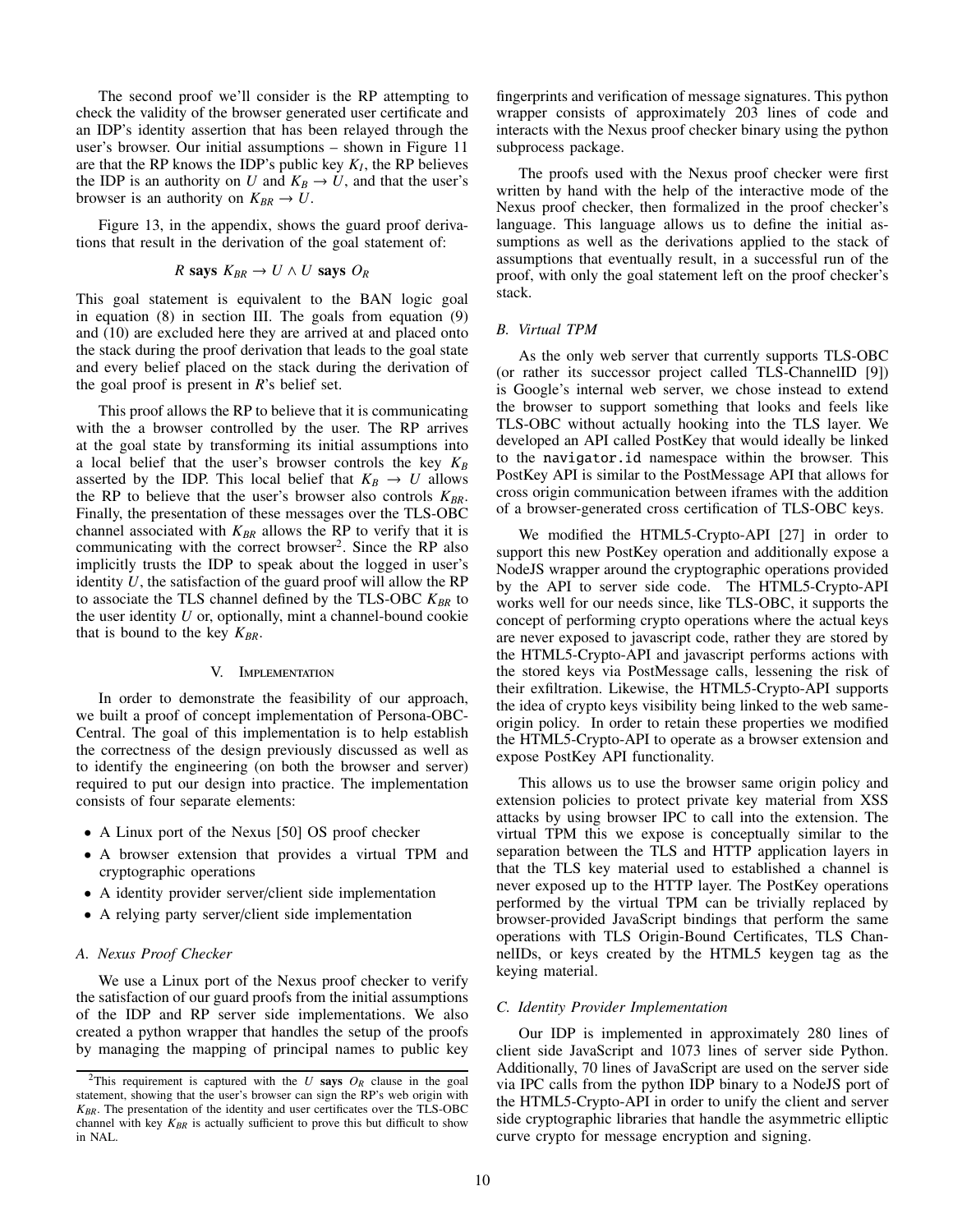Our IDP allows users to login with a traditional username/password verification, then issues a channel bound cookie [21] to the client.

After the initial login, the IDP is responsible for creating the identity certificate that we discussed in Section III. It does this by exposing an authorize API (similar to the authorization endpoint exposed by a web server that supports OAuth2) that expects to receive a channel bound cookie and PostKey cross certification.

Upon receipt of this data, it uses the Nexus proof checker to verify the authorization guard proof we discussed previously using the observed channel-bound cookie and the PostKey cross certification sent from the browser as well as the apriori known public key associated with the user's channel-bound cookie. Assuming that the proof checker can successfully derive the goal proof from the data received from the browser, the IDP then mints an identity certificate that is transmitted to the browser and forwarded to the relying party to complete the federated login process.

# *D. Relying Party Implementation*

The RP is implemented in approximately 300 lines of client side JavaScript and 953 lines of server side Python. It shares the same JavaScript cryptography library as the IDP. The RP is responsible for using the Nexus proof checker to verify that the user certificate generated by the browser and the IDP generated signed identity assertion are correct. If the proof checker successfully derives the federated login goal statement from the RP's belief set, then the RP will issue a channel bound cookie to the client and complete the federated login transaction.

We chose to use the Nexus proof checker in the implementations of the RP and IDP servers in order to establish the correctness of our implementation when reasoning about the validity of data received from potentially untrusted actors. In a production implementation of the RP and IDP logic we believe that this approach would be too complex and heavyweight, but the creation of a production version of the RP and IDP would be guided by the reference implementation we've constructed.

## VI. Discussion

While we've primarily discussed the Persona federated login system, there's no reason why the techniques we've presented cannot be applied to other existing federated login protocols. We will now consider two of the most prevalent federated login protocols deployed today and discuss how they too can be hardened against man in the middle attackers.

**OAuth2.** OAuth2 [31] uses a two phase process to handle the identity exchange between the IDP and RP. First the user logs into the IDP and their browser receives a authorization\_code that is a one time use bearer token. This authorization\_code is then passed via a HTTP 301 redirect to the relying party where it is transmitted to the IDP *authorization* endpoint and traded in for a short lived access\_token, the user's identity at the IDP (in the form of an email address or username), and optionally a long lived refresh\_token.

The techniques discussed in the previous sections can be used to harden the OAuth2 authorization\_code exchange against man-in-the-middle attackers by encapsulating it in an IDP minted identity certificate that includes the OBC key the browser will use to transmit the authorization\_code to the relying party. This is very similar to the Persona-OBC-Central approach that we discussed previously with the minor change that the OAuth2 authorization\_code is included in the identity certificate, rather than the user's email address or username. An authorization\_code delivered using this method still allows the relying party to channel bind any subsequently issued cookies or access tokens to the OBC key included in the identity certificate. This technique can be used to harden browser stored OAuth2 access\_tokens but is not useful for protecting access\_tokens intended for use between the RP and IDP servers.

OpenID. OpenID [44] providers are already aware of the risks posed by MITM attackers and bearer tokens as some make use of nonces to protect the final redirect phase of the OpenID protocol from replay attacks [54]. However, this technique assumes that the attacker obtains the OpenID redirect URL, which acts as a bearer token to log in with the user's account at the relying party, after the user has already passed it on to the relying party. An active MITM attacker can observe the redirect URL as it flows from IDP to the user's browser and disrupt the OpenID login flow, then use the stolen redirect URL to login as the victim on a browser that the attacker controls.

Our approach could prevent this type of attack. An additional openid.rp\_client\_key attribute could be added to the final authorization message of the OpenID protocol. The relying party would then be responsible for validating the openid.rp\_client\_key against the observed TLS-OBC key for the connection to the client (as discussed in sections III and IV).

Smartphones. We've discussed how to improve federated login using origin bound certificates and cross certifications to communicate key material between two parties by using the browser as an intermediary for communication. We have framed these techniques as a way to improve existing federated login protocols, however these techniques can be applied to the realm of smartphone security as well.

A fundamental difference between the browser and mobile phone environments is that applications running on a mobile phone are not bound to anything like a web browser sameorigin policy. A web server that serves HTML and javascript to a browser can have a reasonable expectation that code from other domains cannot manipulate the client side javascript running in the browser. Mobile phone operating systems, like Android, were designed to facilitate inter-app communication without the need to use the network and allow applications to register for "intents" that can enable malicious apps to intercept potentially sensitive URLs and data intended for another application.

Therefore a common issue when designing applications intended for mobile phones is that a server communicating with an on-phone app has no insight into which application on the phone it is communicating with or if the data it is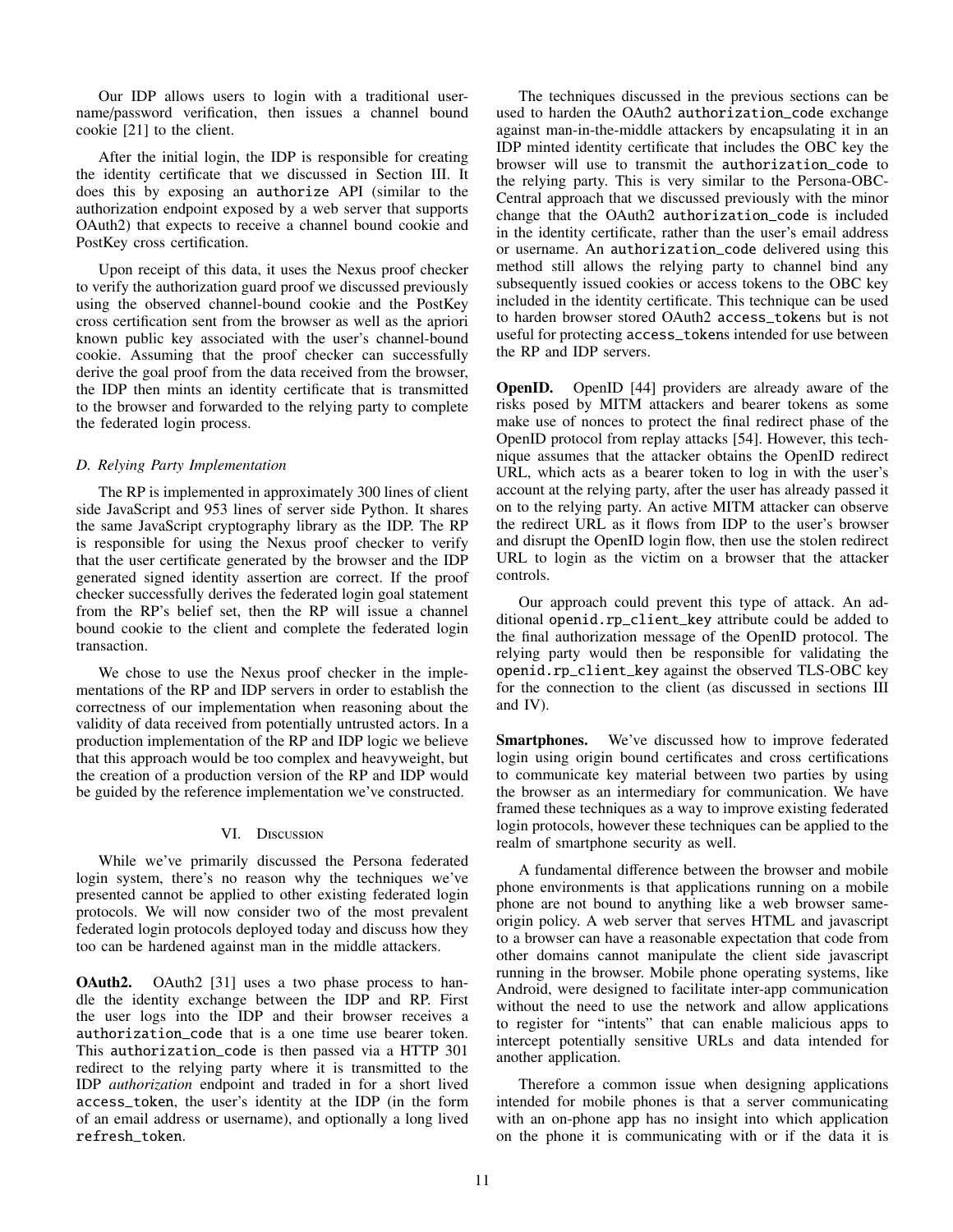providing is being delivered to the correct application on the phone. It would be useful to enable the servers that provide the backend for applications like mobile banking and secure communication apps (e.g. RedPhone [3]) to know that they are communicating with the correct application on a device rather than an impostor application.

The Persona-OBC-Central protocol we've discussed can be used to distribute keys to these application servers assuming there is a trusted party, in the form of the device's manufacturer or carrier (e.g., Google or Verizon Wireless), that has a strong, mutually authentication channel to the user's device. The Google Play Store already maintains a cryptographic channel from the server to every phone as part of the application installation process. This could be extended to allow the Play Store to act as an identity provider proxy (IDP proxy) for every app on the phone, under the assumption that Google has confidence that the Play Store app on the phone can protect its local key storage and communicate with the underlying operating system to obtain the application signing key for an app that calls it.

In this scenario, any on-phone app that wishes to communicate to its home server would request that the local IDP proxy generate a new key pair for the application. The IDP proxy can then create a cross certification endorsed by its trusted key that creates a mapping between an app identifier, package name on Android or bundle id on iOS, and a local key-pair unique to that device and app. When the IDP receives a new cross certification from the IDP proxy on a users phone; the IDP can then mint an assertion that demonstrates the IDP's belief that an app with package name *P*, on device *D* will use the key  $K_A$  to communicate with it's home server. This assertion can then be used by the app's home server to bootstrap a trusted channel, using the new local public key  $K_A$  for future communication between the on-phone app and home server.

This is similar to the secure RPC method discussed in Quire [22]. While Quire was interested in having the phone attests to the on-device call chain that led up to an RPC, the design discussed here is interested only in bootstrapping a trusted channel between a single on-phone app and its home server that stores potentially sensitive information on behalf of the on-phone app.

This approach could enable better RPC security on mobile phones by using the phone's OS provider (e.g., Google, Apple) to establish a TLS-OBC like channel between and on phone app and remote server. Quire [22] contemplates a variety of applications that arise from the presence of a trusted RPC attester/mediator on a device, including payment and advertising services.

# VII. Related Work

OAuth 1.0 [23] makes use of message level encryption rather than encrypting the entire communication channel as in TLS. This approach has some similarity to the approach presented in this paper as OAuth 1.0 identity assertions are not bearer tokens. Instead, OAuth 1.0 used digital signatures. While this approach is commendable and provides many of the same protections as presented in this paper, the requirement for signatures at the application layer complicated things for developers, leading to a complete redesign in OAuth2.

The SAML WS-Trust [4] specification outlines a proof key technique for establishing a secure connection between a client and relying party. The main difference between the SAML approach and our approach is that in a SAML key token request the client is usually assumed to be a server rather than a user-controlled device. With SAML, a portal server is typically responsible for the creation and managements of keys intended for consumers. SAML is also targeted at native desktop application clients and server-to-server communication rather than web browsers or smartphones.

The OAuth2.0 Holder-of-Key Token internet draft [16] proposes binding tokens to ephemeral asymmetric credentials, much like we proposed in Section III. However the Holder-of-Key Token draft is concerned with binding the tokens used for API access and does not consider the risk of MITM theft of the OAuth2.0 *access\_code* that could allow a MITM to trick a relying party into minting new authentication tokens associated with keys under the control of the MITM. It's likely that OBC techniques could be applied to address these concerns for OAuth2.0 in much the same way we did for Persona.

The GSS-BrowserID internet draft [33] aims to allow standalone applications to work with the existing BrowserID protocol despite the lack of a browser or JavaScript shim support. The authors also aim to support channel binding and replay prevention techniques from SASL [38] and GSS [36] at the application layer.

Kumar *et al.* recently formalized SAML single sign-on [34] using a variant of BAN logic that takes into account the use of server-authenticated TLS channels for encryption, and discovered a vulnerability that allows an attacker to manipulate cross-domain identity associations. They also advocate for a hybrid approach to protocol analysis where a belief logic is used to formalize the protocol before exploring attacker models that aim to violate the assumptions established using the belief logic formalizations.

Bauer *et al.* [10] consider the usability side of singlesign-on (SSO) and survey user's willingness to use the SSO systems of Google, Google+, and Facebook. They find that users perceive that SSO systems only perform authentication when in fact many also authorize the IDP to communicate additional information (like a Facebook friends list) to the RP. This finding speaks to the need for secure, transparent, *authorization* systems rather than SSO techniques that blur the line between authentication and authorization.

Finally, Chew *et al.* [19] and Hackett *et al.* [29] both discuss how an ideal federated identity system (and ecosystem) should operate and provide insight into future directions for this area. We believe that our work captures some of the insights presented in these works and presents a more formal approach to the abstract methods that have been explored by these prior works.

#### VIII. CONCLUSION

In this work, we presented two new variants on the Persona federated login protocol, leveraging TLS origin bound certificates to strengthen Persona in the face of recent attacks against TLS that can extract cookies or other such tokens. One of our variants follows Persona's original structure, decoupling the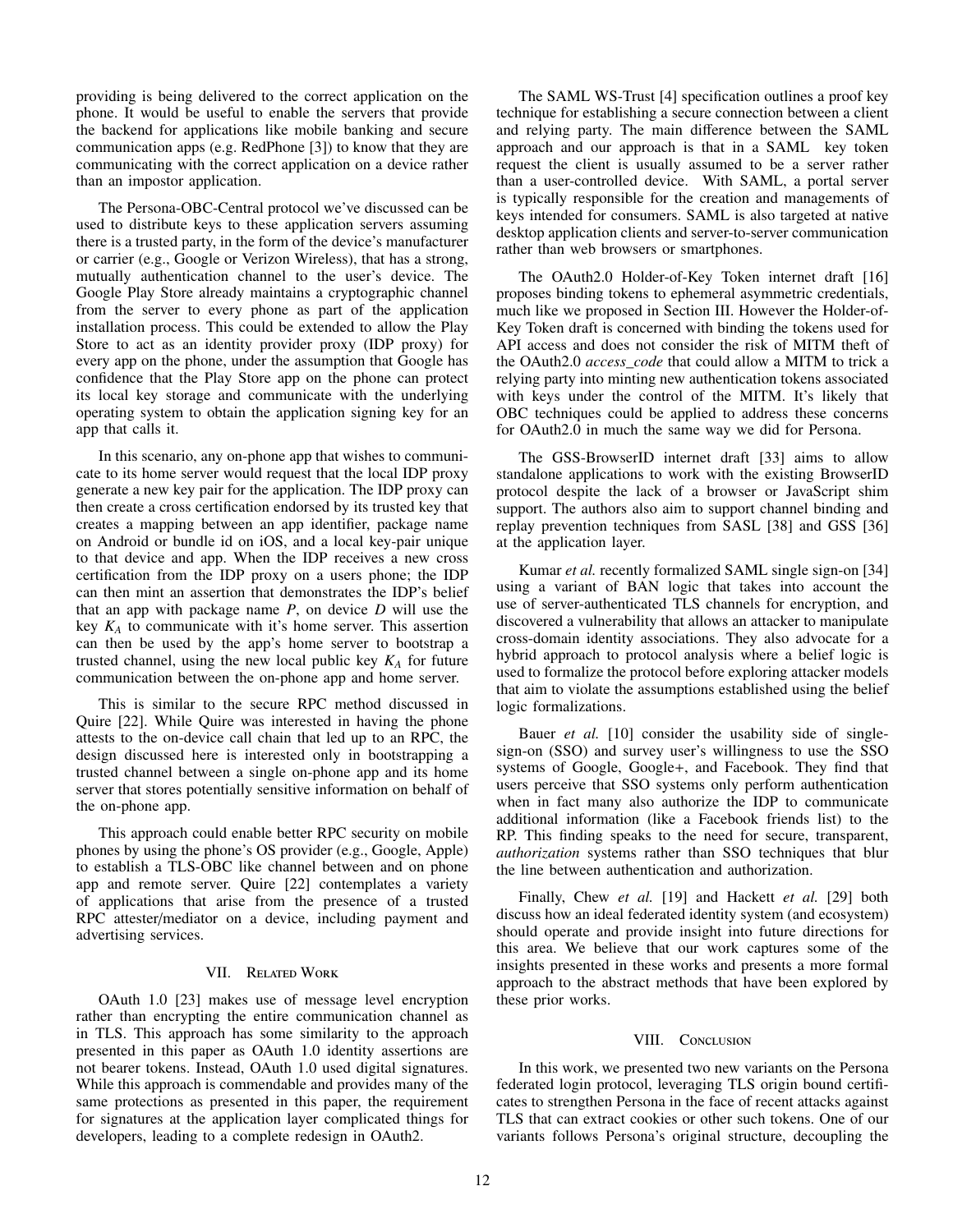identity provider from the user's third-party logins. Our other variant is closer to existing OpenID and OAuth systems, giving the identity provider a more central role in the login process.

We formalized our two Persona variants using BAN logic as well as Nexus Authorization Logic, the latter allowing us to produce mechanized proofs of our design's correctness. We also built a proof-of-concept system using browser and serverside extensions, to ensure that our system could operate properly in real browsers, and be a suitable real-world approach for federated web login.

#### **REFERENCES**

- [1] Browserid security review. https://wiki.mozilla.org/Security/Reviews/ Identity/browserid.
- [2] Phishing. https://www.owasp.org/index.php/Phishing.
- [3] Redphone: Architecture overview. https://github.com/WhisperSystems/ RedPhone/wiki/Architecture-Overview.
- [4] Ws-trust 1.4. http://docs.oasis-open.org/ws-sx/ws-trust/v1.4/ws-trust. html.
- [5] M. Abadi, M. Burrows, B. Lampson, and G. Plotkin. A calculus for access control in distributed systems. *ACM Transactions on Programming Languages and Systems (TOPLAS)*, 15(4):706–734, 1993.
- [6] H. Adkins. An update on attempted man-in-the-middle attacks. http://googleonlinesecurity.blogspot.com/2011/08/update-onattempted-man-in-middle.html, Aug 2011.
- [7] N. J. AlFardan and K. G. Paterson. Lucky Thirteen: Breaking the TLS and DTLS record protocols. In *IEEE Symposium on Security and Privacy*, 2013.
- [8] D. Balfanz. TLS Origin-Bound Certificates. http://tools.ietf.org/html/ draft-balfanz-tls-obc-01, Nov 2011.
- [9] D. Balfanz and R. Hamilton. Transport layer security (TLS) channel ids. http://tools.ietf.org/html/draft-balfanz-tls-channelid-01, 2013.
- [10] L. Bauer, C. Bravo-Lillo, E. Fragkaki, and W. Melicher. A comparison of users' perceptions of and willingness to use google, facebook, and google+ single-sign-on functionality. In *Proceedings of the 2013 ACM workshop on Digital identity management*, pages 25–36. ACM, 2013.
- [11] L. Bauer, S. Garriss, and M. K. Reiter. Distributed proving in accesscontrol systems. In *Proceedings of the 2005 IEEE Symposium on Security* & *Privacy*, May 2005.
- [12] B. N. Bershad, S. Savage, P. Pardyak, E. G. Sirer, M. Fiuczynski, D. Becker, S. Eggers, and C. Chambers. Extensibility, safety, and performance in the SPIN operating system. In *Proceedings of the Fifteenth ACM Symposium on Operating System Principles*, pages 251– 266, Copper Mountain, Colorado, Dec. 1995.
- [13] A. Bleeker and L. Meertens. A semantics for BAN logic. In *Proceedings of the DIMACS Workshop on Design and Formal Verification of Security Protocols*, 1997.
- [14] J. Bonneau. Measuring password re-use empirically, 2011. http://www.lightbluetouchpaper.org/2011/02/09/measuring-passwordre-use-empirically/.
- [15] S. Bortnik. Inside a phishing attack: 35 credit cards in 5 hours. http://www.welivesecurity.com/2011/01/26/inside-a-phishingattack-35-credit-cards-in-5-hours/, January 2011.
- [16] J. Bradley, P. Hunt, T. Nadalin, and H. Tschofenig. The OAuth 2.0 authorization framework: Holder-of-the-key token usage. http://tools. ietf.org/html/draft-tschofenig-oauth-hotk-01, July 2012.
- [17] M. Brian. Gawker media is compromised. the responsible parties reach out to TNW, 2010. http://goo.gl/0SvCj.
- [18] M. Castro and B. Liskov. Practical byzantine fault tolerance. In *OSDI*, volume 99, pages 173–186, 1999.
- [19] M. Chew and S. Stamm. Contextual identity: Freedom to be all your selves. In *Proceedings of the Workshop on Web 2.0 Security* & *Privacy*, 2013.
- [20] A. Czeskis, M. Dietz, T. Kohno, D. Wallach, and D. Balfanz. Strengthening user authentication through opportunistic cryptographic identity assertions. In *Proceedings of the 2012 ACM conference on Computer and communications security*, pages 404–414. ACM, 2012.
- [21] M. Dietz, A. Czeskis, D. Wallach, and D. Balfanz. Origin-bound certificates: A fresh approach to strong client authentication for the web. In *Proc. 21st USENIX Security Symposium*, 2012.
- [22] M. Dietz, S. Shekhar, Y. Pisetsky, A. Shu, and D. S. Wallach. Quire: Lightweight provenance for smart phone operating systems. In *20th USENIX Security Symposium*, San Francisco, CA, Aug. 2011.
- [23] E. E. Hammer-Lahav. The OAuth 1.0 protocol. http://tools.ietf.org/ html/rfc5849, April 2010.
- [24] S. Gaw and E. W. Felten. Password management strategies for online accounts. In *Proc. SOUPS 2006, ACM Press*, pages 44–55. ACM Press, 2006.
- [25] L. Gong. *Cryptographic protocols for distributed systems*. PhD thesis, 1990.
- [26] D. Goodin. Crack in Internet's foundation of trust allows HTTPS session hijacking. http://arstechnica.com/security/2012/09/crime-hijackshttps-sessions/, September 2012.
- [27] Google Inc. A JavaScript/HTML5 virtual TPM. https://code.google. com/p/html5-crypto-api/, July 2013.
- [28] E. Grosse. Gmail account security in Iran, 2011. http://googleonlinesecurity.blogspot.com/2011/09/gmail-accountsecurity-in-iran.html.
- [29] M. Hackett and K. Hawkey. Security, privacy and usability requirements for federated identity. In *Proceedings of the Workshop on Web 2.0 Security* & *Privacy*, 2012.
- [30] P. Hallam-Baker. Security assertions markup language. https://www.oasis-open.org/committees/security/docs/draft-sstc-bakersaml-arch-00.pdf, May 2001.
- [31] E. Hammer-Lahav, D. Recordon, and D. Hardt. The OAuth 2.0 Protocol. http://tools.ietf.org/html/draft-ietf-oauth-v2-10, 2010.
- [32] E. Hjelmvik. Forensics of chinese mitm on github. http: //www.netresec.com/?page=Blog&month=2013-02&post=Forensicsof-Chinese-MITM-on-GitHub, 2013.
- [33] L. Howard and N. Williams. A sasl and gss-api mechanism for the browserid authentication protocol. http://tools.ietf.org/html/drafthoward-gss-browserid-00, 2013.
- [34] A. Kumar. Security analysis of the identity federation transaction. In *Proceedings of the Workshop on Web 2.0 Security* & *Privacy*, 2013.
- [35] A. Langley. Public key pinning. https://www.imperialviolet.org/2011/ 05/04/pinning.html, 2011.
- [36] J. Linn. Generic security service application program interface version 2, update 1. http://tools.ietf.org/html/rfc2743, 200.
- [37] M. Marlinspike and T. Perrin. Trust assertions for certificate keys. http://tools.ietf.org/html/draft-perrin-tls-tack-00, 2012.
- [38] A. Melnikov and K. Zeilenga. Simple authentication and security layer (sasl). http://tools.ietf.org/html/rfc4422, 2006.
- [39] Mozilla. BrowserID, 2012. https://developer.mozilla.org/en/BrowserID.
- [40] Mozilla Foundation. Persona. https://developer.mozilla.org/en-US/docs/ Mozilla/Persona, July 2013.
- [41] C. Palmer and C. Evans. Certificate Pinning via HSTS, 2011. http: //www.ietf.org/mail-archive/web/websec/current/msg00505.html.
- [42] A. Prado, N. Harris, and Y. Gluck. Ssl, gone in 30 seconds a breach beyond crime. In *Blackhat USA*, 2013.
- [43] J. Prins. Interim report DigiNotar certificate authority breach: "Operation Black Tulip". Technical report, 2011. http://www.rijksoverheid.nl/bestanden/documenten-en-publicaties/ rapporten/2011/09/05/diginotar-public-report-version-1/rapport-fox-itoperation-black-tulip-v1-0.pdf.
- [44] D. Recordon and B. Fitzpatrick. OpenID authentication 1.1. http:// openid.net/specs/openid-authentication-1\_1.html, May 2008.
- [45] Y. Rekhter and T. Li. A border gateway protocol 4 (bgp-4). 1995.
- [46] J. Rizzo and T. Duong. Beast. http://vnhacker.blogspot.com/2011/09/ beast.html, Sept 2011.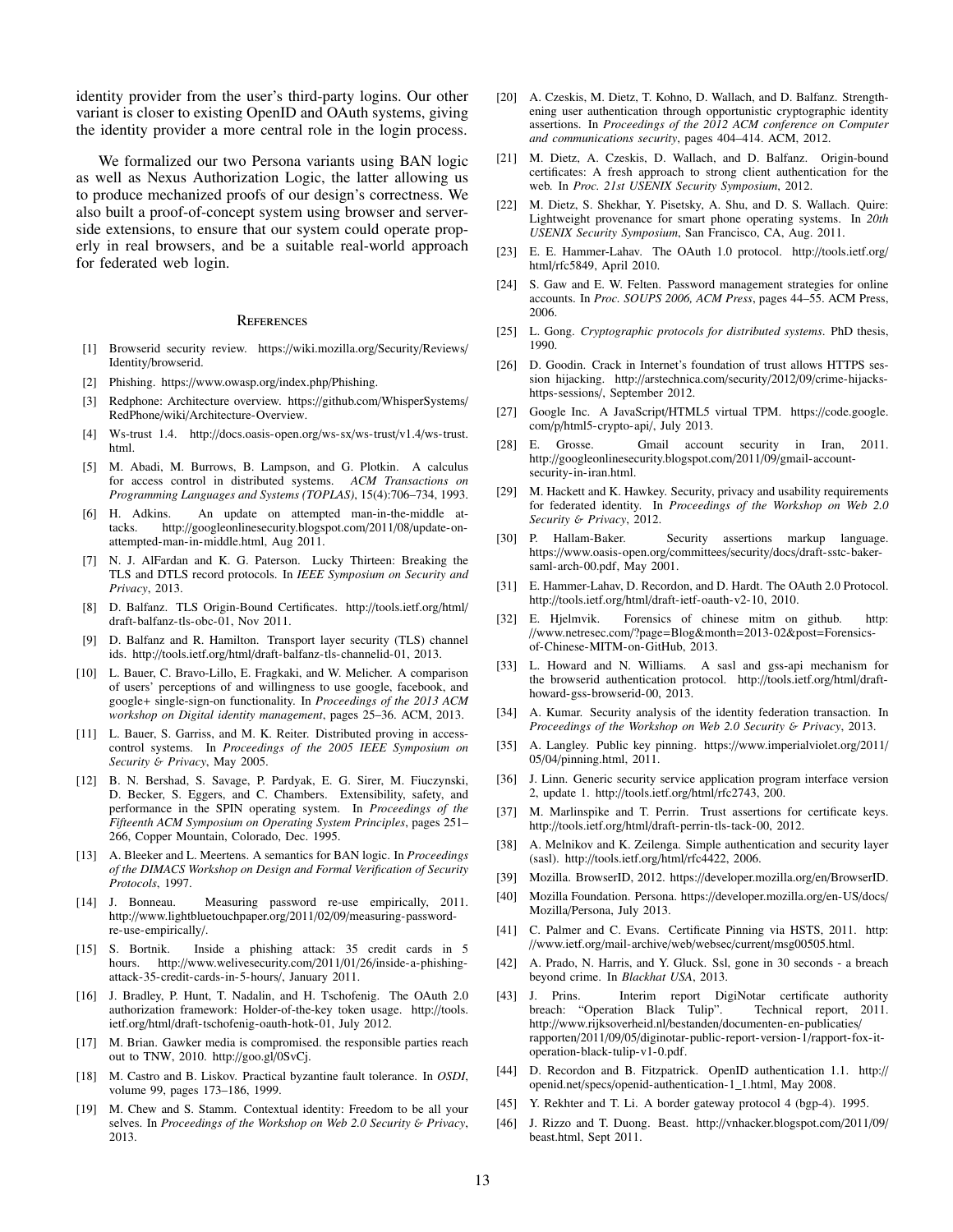- [47] N. Sakimura, D. Bradley, B. de Mederiso, M. Jones, and E. Jay. OpenID connect standard 1.0 - draft 07. http://openid.net/specs/openid-connectstandard-1%5F0.html, Feb 2012.
- [48] F. B. Schneider, K. Walsh, and E. G. Sirer. Nexus authorization logic (NAL): Design rationale and applications. *ACM Transactions on Information and System Security (TISSEC)*, 14(1):8, 2011.
- [49] P. Seybold. Sony's response to the u.s. house of representatives, 2011. http://goo.gl/YkXSv.
- [50] A. Shieh, D. Williams, E. G. Sirer, and F. B. Schneider. Nexus: A new operating system for trustworthy computing. In *Proceedings of the Twentieth ACM Symposium on Operating Systems Principles*, 2005.
- [51] C. M. Shields and M. M. Toussain. Subterfuge: The MITM Framework. http://subterfuge.googlecode.com/files/Subterfuge-WhitePaper. pdf, 2012.
- [52] S. Stamm, B. Sterne, and G. Markham. Reining in the web with content security policy. In *Proceedings of the 19th international conference on World Wide Web (WWW '10)*, 2010.
- [53] J. G. Steiner, B. C. Neuman, and J. I. Schiller. Kerberos: An authentication service for open network systems. In *USENIX Winter*, pages 191–202, 1988.
- [54] E. Tsyrklevich and V. Tsyrklevich. Single sign-on for the Internet: A security story. https://www.blackhat.com/presentations/bh-usa-07/ Tsyrklevich/Whitepaper/bh-usa-07-tsyrklevich-WP.pdf, 2007.
- [55] E. Wobber, M. Abadi, M. Burrows, and B. Lampson. Authentication in the Taos operating system. *ACM Transactions on Computer Systems (TOCS)*, 12(1):3–32, 1994.
- [56] T. D. Wu. The secure remote password protocol. In *Network and Distributed Systems Security Symposium*, pages 97–111, 1998.

#### **APPENDIX**

Figure 12 shows the BAN logic derivations that transform our initial assumptions and messages (Figures 5 and 4 respectively) to the security goals we've set out for Persona-OBC-Local. Recall that our goal state is:

$$
R|\equiv \stackrel{K_{BR}}{\longrightarrow} U
$$

To arrive at this goal, we first consider the communication between the browser and the IDP. Equation (8) establishes that the IDP has seen a message containing the user identifier *U* and a new device key  $K_B$  that was sent over a channel using the apriori established TLS-OBC key  $K_{BI}$ . The verification of this information allows the derivation of equation (14) that establishes the IDP's belief that the device key  $K_B$  speaks for the user's browser. This belief allows the IDP to mint an identity certificate endorsing  $K_B$  which will eventually be communicated from the browser to the RP in equation (15). After the verification of nonce freshness, the RP can use its belief that the IDP is an authority on  $K_B$  to establish its own belief that  $\stackrel{K_B}{\longrightarrow} U$  in equation (16). Finally, the RP can use this new belief to establish its own belief that  $\frac{K_{BR}}{L}$  *U* in equation (18).